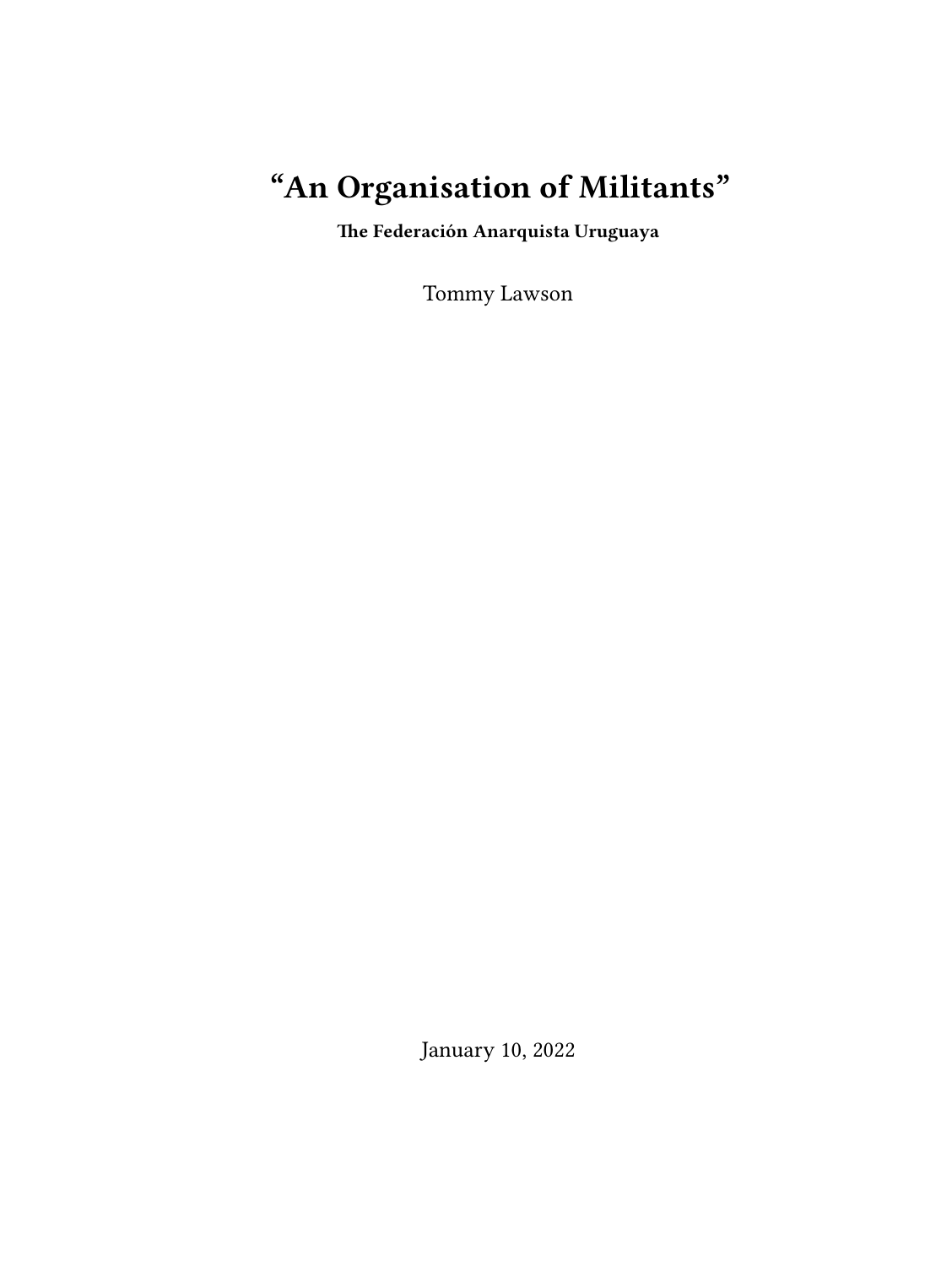# **Contents**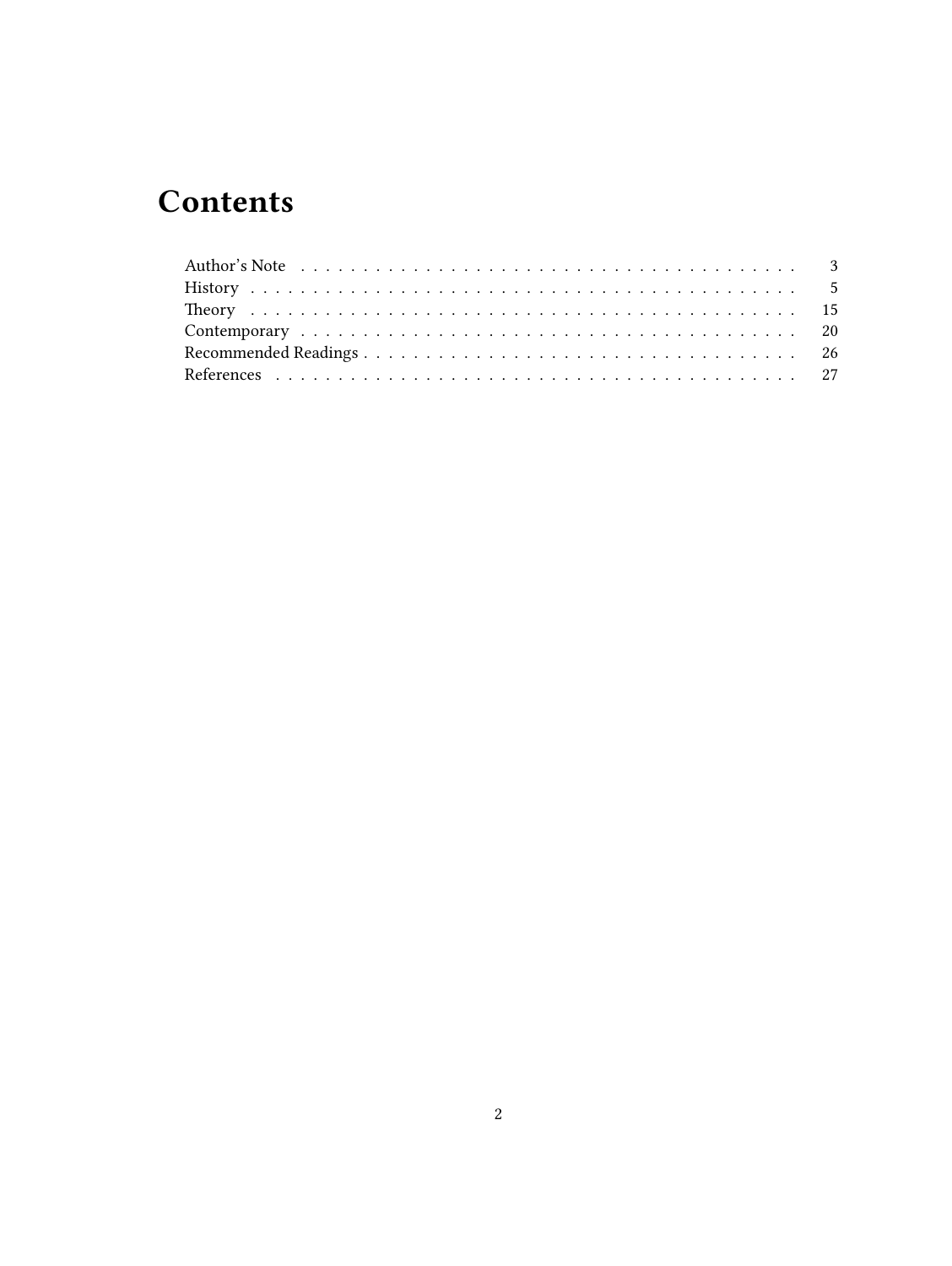## <span id="page-2-0"></span>**Author's Note**

A number of years ago I chanced upon a pamphlet, *The Federación Anarquista Uruguaya; Crisis, Armed Struggle and Dictatorship 1967–1985*, compiled by Paul Sharkey, at an anarchist bookfair. The contents were fairly interesting. Presented was an anecdotal, inconsistent history of an anarchist organisation in a small South American country. By all accounts the group had been involved in some intense periods of struggle, both in the labour movement and with guns in hand. There are impressive anecdotes about strikes amongst meat workers, the expropriation of a historic monument (a flag), and a number of tales of torture and loss. Uruguay may be a small nation, but it attracted the attention of US imperialism and fell foul of Operation Condor. I shelved the information in the back of my mind, curious but at the time too focused on other issues to dig deeper into the history.

A few years later, I came across the name Abraham Guillén in Scott Napalos' pamphlet critiquing Democratic Centralism. Guillén sounded like an interesting theorist. Born in rural Spain, he fought in the Spanish civil war as part of the CNT and FAI militias, before a dramatic escape to South America. Here he became a journalist and economist, even influencing the Argentine government's resistance to US imperialism at one point. But far more dramatically, Guillén became the most prominent theorist of urban guerrilla warfare. I subsequently wrote an introduction to his life and ideas, based on the one book and two pamphlets available in English, plus a little shoddy translation. It seems Guillén as a theorist, almost unknown in the anglosphere, had a rather dramatic impact upon Latin American politics. Why this is relevant is that Guillén expressed clear admiration of the FAU and their input into the Uruguayan armed struggle. He was, however, critical of the other groups he is usually associated with; the Uruguayan pan-lefist *Tupamaros*, the Argentine Peronist *Uturuncos* and *Tacuaras,* and the Brazilian *Action for National Liberation*. The FAU, and its armed wing the OPR (*Organizatcion Popular Revolucionaria-33 or Popular Revolutionary Organisation*), had a very different way of doing armed struggle. (Lawson, 2020) The few notes presented by Guillén further piqued my interest.

The third time that the FAU caught my attention was when I put two and two together, and realised that they are responsible for the development of *Especifist* (or, "Specific") anarchism. In the time since Guillén and the Uruguayan struggle against the dictatorship, Especifist anarchism has become relatively popularised across the globe. As a branch of anarchism it is extremely similar to what is more commonly known in the anglosphere as *Platformism* or *Dual Organisationalism*. However, it clearly developed in its own context, and bears such stamps as a political philosophy.

The most popular work of Especifist anarchism is the pamphlet *Social Anarchism and Organisation* by the Anarchist Federation of Rio de Janeiro (FARJ). It lays out clear lessons about how, and why, to organise a specific anarchist organisation. The FARJ is quite successful, as is the federation they are part of, the Anarchist Coordination of Brazil. While their active involvement in social struggle is strong, it does not have the depth of history of the FAU. Wanting to understand the context of how Especifismo and a pamphlet like Social Anarchism and Organisation developed, I began to look deeper into the history of the FAU. I had hoped to present a sizeable pamphlet presenting not only the FAU's ideas but putting them into the context in which they developed.

However, such a task has proven not only quite difficult, but superfluous. I made contact Troy Kokinis, a comrade from the USA who has published two extremely useful articles on the FAU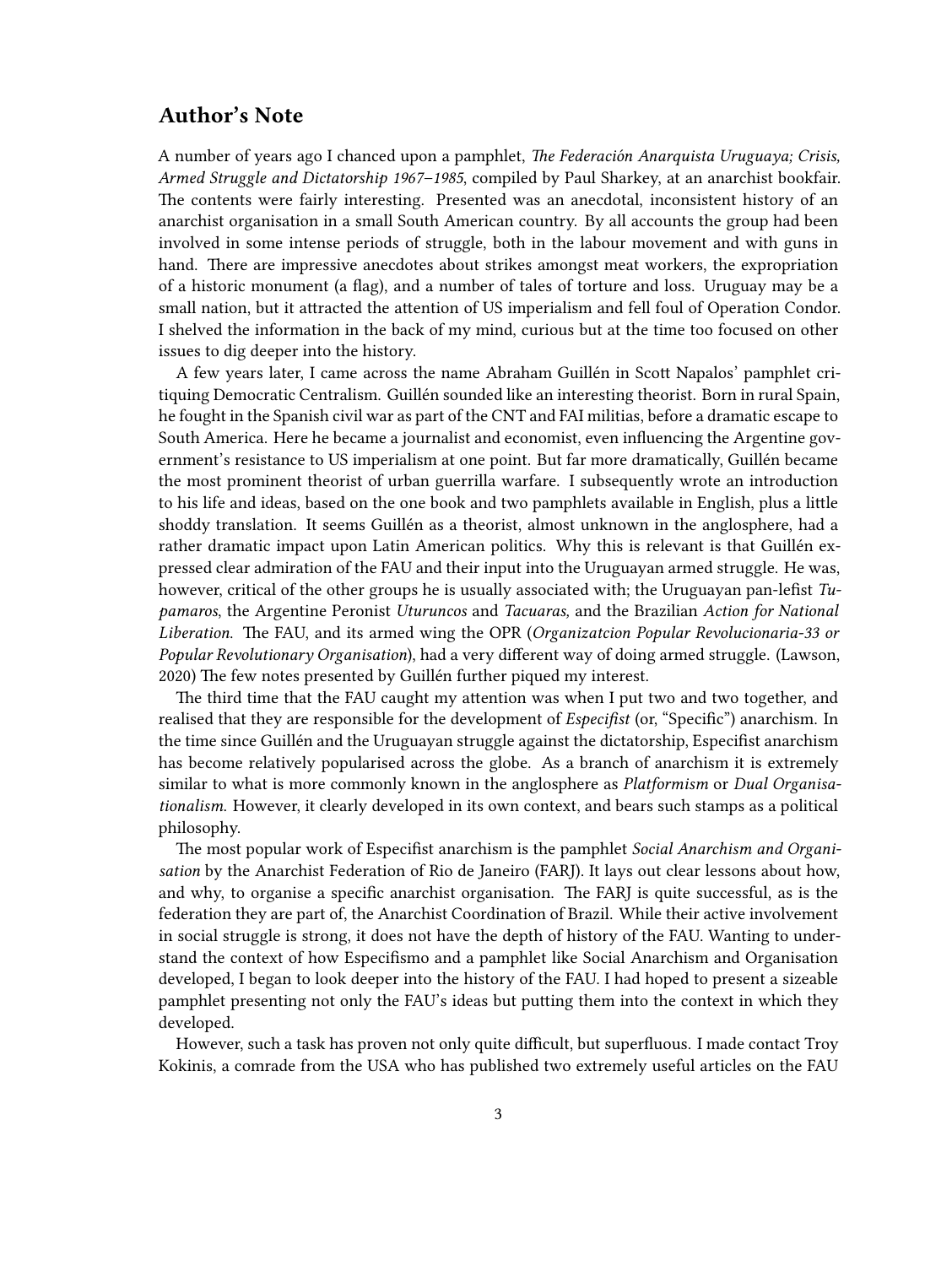already, and has a book lined up with AK Press. Troy spent time in Uruguay with the FAU, and is fluent in Spanish. As it stands, very little regarding the FAU has been translated. Virtually every work available in English will be referenced through the course of this text. As it stands, over the last few years, Black Rose | Rosa Negra Anarchist Federation in the USA has translated and published a number of works by the FAU. There are also texts such as Felipe Correas interview "*The Strategy of Especifismo*" with Juan Carlos Mechoso, a FAU militant which has been translated using Deep L.

Furthermore, in 2021, an anarchist group formed in Brisbane, Australia. Immediately after making themselves public, the FAU reached out to Anarchist Communists Meanjin (ACM), offering solidarity and to assist in their development. The FAU is extremely committed to sharing the lessons of their history across the globe and seeing the spread of an international movement. They sent ACM more translations of historic FAU works. Since the start of 2021, more anarchist groups have appeared in Australia, including the one I am a member of, Geelong Anarchist Communists. All of our groups have held discussions with various anarchist groups across the globe, including the FAU. 2021 was also the 65<sup>th</sup> Anniversary of the FAU, and as such a comrade from ACM published a brief article introducing their history. It is by far the most accessible text in English on the history of the organisation.

In 2021 I also contacted the FAU on a personal basis, hoping to fill in gaps in my knowledge about their history, looking for clearer answers on certain matters of theory and information regarding their practice today. Our comrades willingly obliged. Given that a comprehensive and far more detailed book will be released by AK Press soon enough, my ideas for a pamphlet, as I already mentioned, had been rendered obsolete. Nor was a very introductory article now needed. So the idea struck me to release the interview, more or less as it stands. However I thought that by tying in information I have already gleaned from all the texts available in English and adding further context to some of the questions I asked it may still be enjoyable and of use. I add context in between questions as some might seem quite or not quite linked; after all I was asking questions specifically to fill in gaps in my own research.

The interview is broken into three sections: history, theory and contemporary. I hope that I have managed to accurately portray the words of our Uruguayan comrades, that the interview is enjoyable to read, and that I have managed to tie the information together appropriately for the reader. Though the timeline skips around a little due to the nature of the questions, by the time the reader has finished I hope they will have formed a fairly coherent picture of events discussed.

Questions I have asked will be in Bold and Italic plus marked by "TL", answers will be marked by "FAU:" All plain text between questions will be my notes. The lessons that can be drawn from the history of the FAU are not only incredibly relevant today, but will possibly be more so as the world enters new stages of crisis. The struggles of our comrades in the FAU have been nothing short of inspirational, and we remember those who gave their lives in the struggle for socialism and liberty.

Thankyou to Nathaniel from the FAU for taking the time to answer my questions, and to Troy for sharing his works and knowledge of the FAU with me.

*Arriba los que luchan! Up with those who fight!*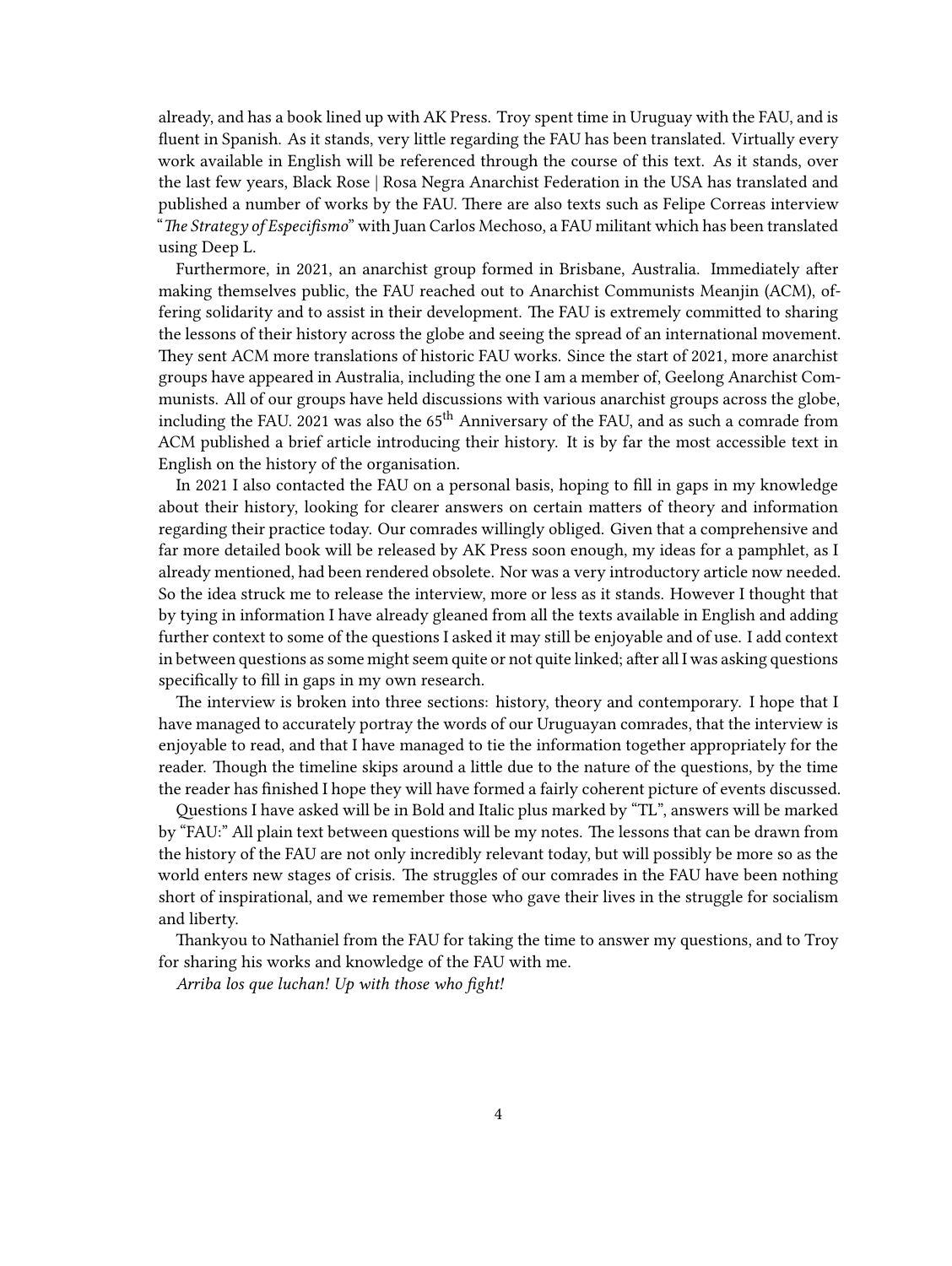## <span id="page-4-0"></span>**History**

There are a few basic facts that should be understood about Uruguay to help understand the context of Uruguayan anarchism. Uruguay is a small country of several million citizens, located on the *Rio de la Plata* (river of silver) which includes parts of Argentina, Bolivia and Brazil. It was one of the last countries to be colonised by the Spanish. Its capital, Montevideo was established by the Spanish, and an overwhelming majority of Uruguayans live in cities. Historically, the country has been far more urban than its neighbours. In the early 1800s, the Spanish were overthrown by forces led by Jose Artigas, who established a federalist Republic. In a broad sense, the Republic has been considered fairly progressive and liberal. Uruguay was one of the first countries in the world to grant universal suffrage and the 8 hour day. An early president,José Batlle y Ordóñez, established broad social safety nets between 1903–1915, including lifting the literacy level to 95% and making university free (Fairbanks, 2015). Even in contemporary sense, Uruguay was also one of the first countries in the world to legalise gay marriage and marijuana (Andavolu, 2014). Today the nation even draws 97% of its energy from renewable sources (Bertram, 2020). Through the Second World War, Uruguay sold large quantities of meat and wool to the Allies, and to the Americans during the Korean war, succeeding as a strong export based economy. The economic success paid for a strong welfare state, nicknamed the "Switzerland of Latin America" (Zuzenko, 2021). Uruguay then has long been (relatively speaking) composed of a well educated, highly unionised working class.

It should be no surprise then that in such a country, radical ideologies have found a solid basis. This includes anarchism, which has a long history in Uruguay. As early as 1872 there was a section of the First International established in Montevideo. It considered itself "federalist" and "anti-authoritarian", and was comprised of roughly 2000 members. By 1875 the section published a pamphlet declaring itself inspired by Bakunin and anarchist ideas. By 1876, the section was influential in establishing the FORU (*Federación Obrera Regional Uruguaya – Regional Workers Federation of Uruguay*) which published its own paper. By 1882, specifically anarchist newspapers were in circulation. These would continue over the coming decades, largely focused on labour struggle and internationalism. Uruguay was home not only to descendents of Spanish colonialism, but a large Italian migrant population. Some anarchist periodicals even appeared in both Spanish and Italian. (Cappelletti, 2017) While the majority of Uruguayan anarchists focused their attentions on the labour movement, this period after all being the heyday of anarchosyndicalism, Uruguay also felt the impact of so called 'expropriator anarchism.' Though it was a much larger phenomenon in Argentina, expropriation tactics spread across the Rio de la Plata into Montevideo. Infamous 'expropriators' such as Roscigna, hid in Montevideo, bringing their ideas around violent direct action with them (Bayer, 2015). Sometimes this resulted in bloody conflict within the anarchist movement between the syndicalists and the expropriators. But lines also blurred and unionists found themselves involved in direct action, such as members of the "Sociedad de Resistencia de Obreros Panaderos" or Bakers Union, who were involved in a violent attack on the owners of the Estrella del Norte bakery in 1927 (Cuesta, 2020).<sup>1</sup>

 $1$  A number of these anarchists were arrested, and ended up jailed in Punta Carretas, Montevideo. They made a miraculous escape using a tunnel dug by other comrades. In the 1970s, members of the FAU and Tupamaros made an escape from the same prison using a new tunnel dug by OPR members. The old and new tunnels intersected, where the escaping FAU members left a note pinned to the wall "Two generations, one struggle: FREEDOM." At the time, the escape was the largest jail break in history.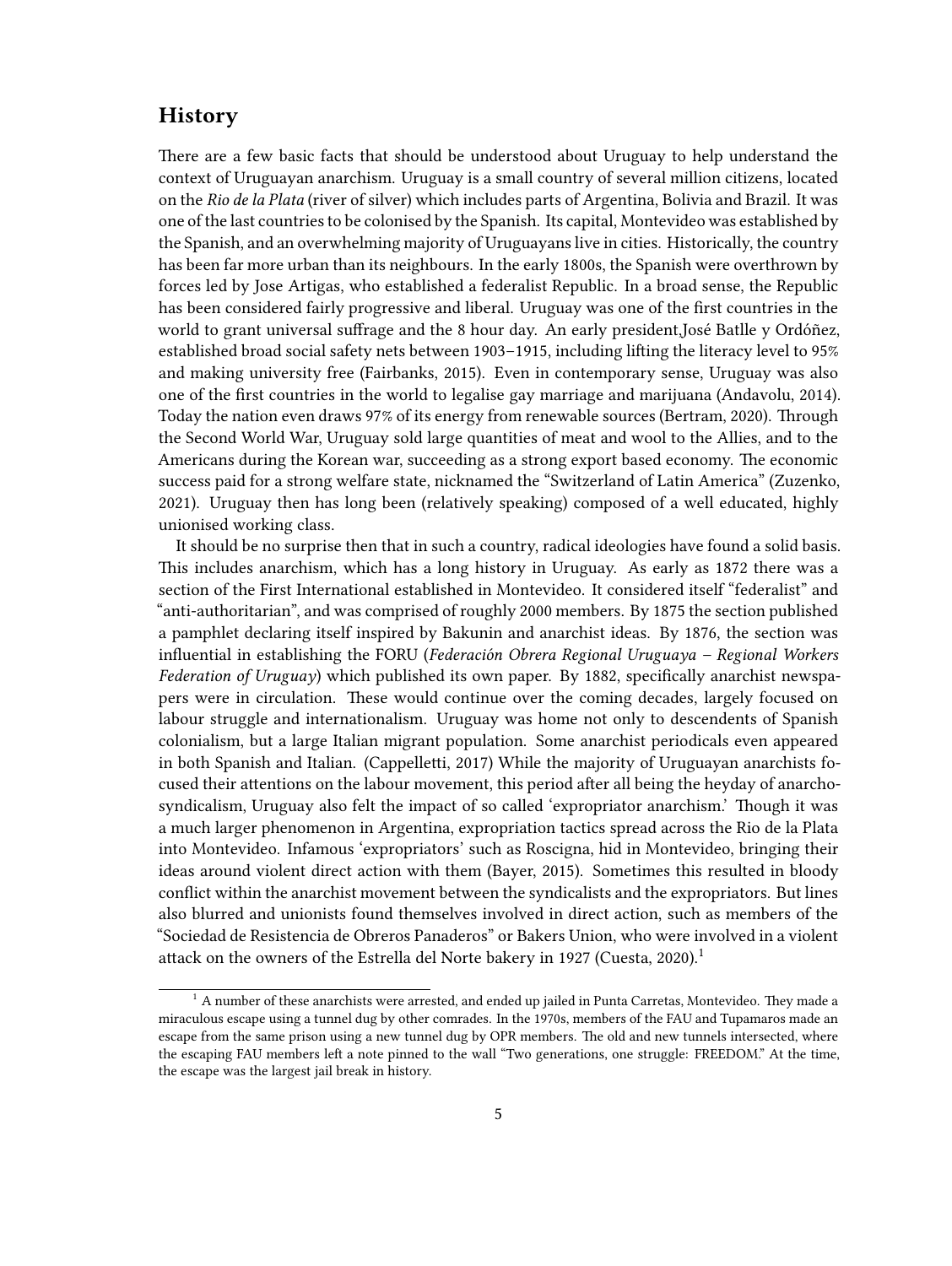Some lessons from the expropriators were carried forward into the new Uruguayan anarchist movement post-Second World War. In 1956, a number of anarchist groups came together for a national conference. These included anarcho-syndicalist groups from a number of industries, students from a university Fine Arts faculty plus an anarchist workers collective in a Faculty of Medicine, the Comunidad del Sur (an experimental community), and a few educationalists gathered around Luce Fabbri.<sup>2</sup> The subsequent result was the establishment of the Federación Anarquista Uruguaya. (Sharkey, 2009) Within a few years the FAU would split, with the more programmatic, labour-oriented anarchists retaining the name. But that will be dealt with later.

Since the establishment of the FORU, there have been a number of splits in the labour movement. Several mass union bodies were formed on a largely ideological basis. These included anarcho-syndicalist unions, Christian unions, and a body controlled by a pro-Moscow Communist Party. During a wave of strikes in the 1950s the labour movement found itself fractured. Conferences were held establishing a new, unitary labour federation (Kokinis, Forthcoming).

*[TL]: In the early 1950s there were a number of Uruguayan union federations; FORU, USU, UGT, CSU and the conservative unions. These were succeeded in the 60s by a new Federation – the CNT. As I understand the history, the FAU played a significant role in th***e** *establishment of the CNT. Can you explain what the "autonomous unions" that existed before the CNT were, how they came to be, and why they cohered into a new union body. Why did the FAU choose to help establish new unions rather than fight "from inside"?*

**[FAU]:** No, FAU does not create new unions. FAU makes a proposal and works to generate in the union, unity of all unions in a "coordinating center". This proposal was made in 1956 from the Meat Federation (union of workers in the refrigeration industry), where FAU had an impact, but was not a majority in that union, most of the union leadership were "Batllistas", as was the unions base also (sector of the Colorado Party<sup>3</sup> of a certain "progressive" tendency in those years). But there was a strong experience and fighting spirit. For more than a decade there were important strikes (of the meat in 1943, of the seafarers in 1947, of the public companies in 1951) and in each of them the support and solidarity of other unions was deployed.

We can say that in those years there were three tendencies or currents within the labor movement: 1) the autonomous unions, many of those who came from the anarcho-syndicalist tradition or the FORU, both already in decline; 2) "yellow" or pro-employer unions and 3) the current of the Communist Party with its "central" under the aegis of Moscow.

The FAU shared the proposal by various militants in the trade union movement about the need to unite to face the coming crisis and repression. This [the crisis and subse-

 $^2$  Luce was the daughter of the famous Italian anarchist Luigi Fabbri. The family escaped fascism in Italy to live in Montevideo, where Luigi died in 1935. Italian anarchism had a huge influence across the Rio de la Plata. A small example; Errico Malatesta drafted the statutes for the first union in Argentina. That union was the Bakers Union, and the influence of anarchists is still evident culturally. Many sweet treats sold at bakers in Argentina are still nicknamed after anarchist themes.

<sup>&</sup>lt;sup>3</sup> Uruguay has two historically dominant parties. For a period, the dominance of the parties was even part of the constitution. The Colorado party is the more 'liberal' of the two.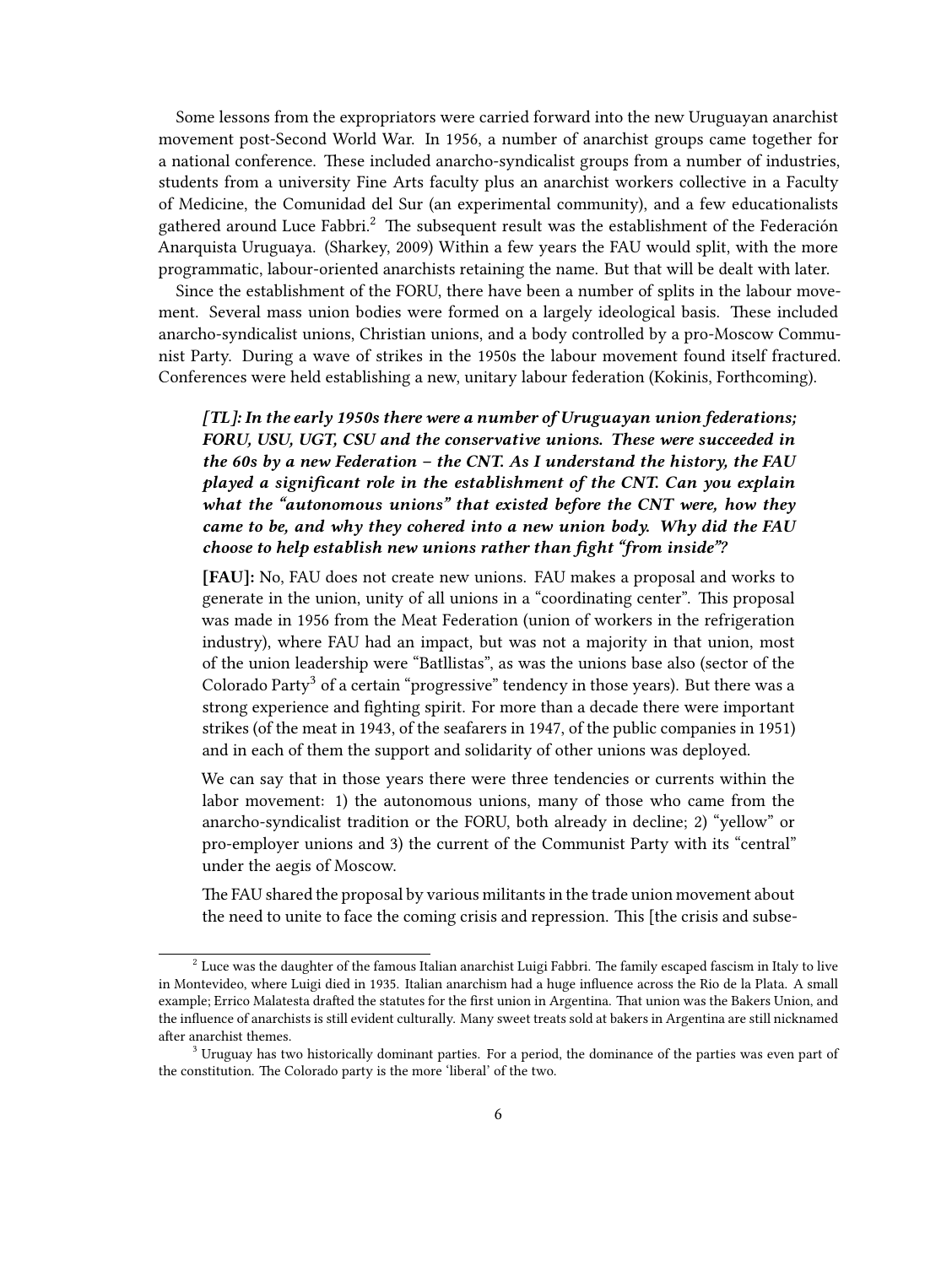quent repression] was already manifesting and a strong and developing trade union movement was needed.

When the CNT was formed in 1964 it took place within the framework of a broad process of debate in the union bases; it was not a discussion of leadership, but factory by factory and workplace by workplace. That is why at the same time it was decided that if a coup d'état were to take place, the trade union movement would respond with the General Strike with occupation of the workplaces, as happened in 1973.<sup>4</sup>

The unions adhering to the Communist Party only joined the CNT in 1966, when the union unification congress was held. It should be noted that the pro-employer unions ceased to exist, after extensive work by anarchists and a combative militancy in general.

Within the new CNT, the FAU played a leading role by establishing the so-called "Combative Tendency", which united radical unions, far-left political organisations and rank and file workers around a functional shared platform. Anti-capitalism, direct action and rank and file control were the core principles.

## *[TL]: The FAU was key in establishing the "Combative Tendency" inside the CNT, made up of minority factions that supported more radical forms of worker democracy and direct action. What other organisations made up the bulk of the Tendency and how did the FAU relate with them?*

**[FAU]:** The Tendency not only brought together small minorities or factions, but entire unions and federations such as the Federation of Meat, Textiles and FUNSA (tire manufacturing). Groups of those unions where the majority orientation was the Communist Party also participated.

Practically three political groups participated within the Tendency: 1) FAU and our public expression from 1968, the ROE; 2) the GAU (unifying action groups), Christian and Marxist grassroots groups, combative at the time; 3) the militants linked to the MLN Tupamaros, with little organic relationship among themselves but who coordinated in the Tendency.

The relationship was normal, natural let's say. Not without controversy, but fraternal. The Tendency actually worked for general things of the trade union movement, but the agitation and daily task of supporting conflicts and mobilizations were made by ROE.

Above, the ROE is mentioned for the first time. The Resistencia Obrero Estudiantil (Workers-Student Resistance) was founded in 1968, as a means to bring together disparate militant groups in Uruguayan society and channel them towards combative struggle. Furthermore, the FAU, along with other groups associated with the journal *Epocha*, had been declared illegal in 1967. The existence of ROE gave the FAU space to do above-ground work. The ROE was simultaneously based amongst secondary (high school) teachers, arts and medical students, and a number of rank

<sup>&</sup>lt;sup>4</sup> In 1973, the military finally overthrew civilian rules and established a dictatorship. This had been threatened for quite a few years beforehand, but a 'civilian dictatorship' (i.e. authoritarian democracy) had been uneasily maintained.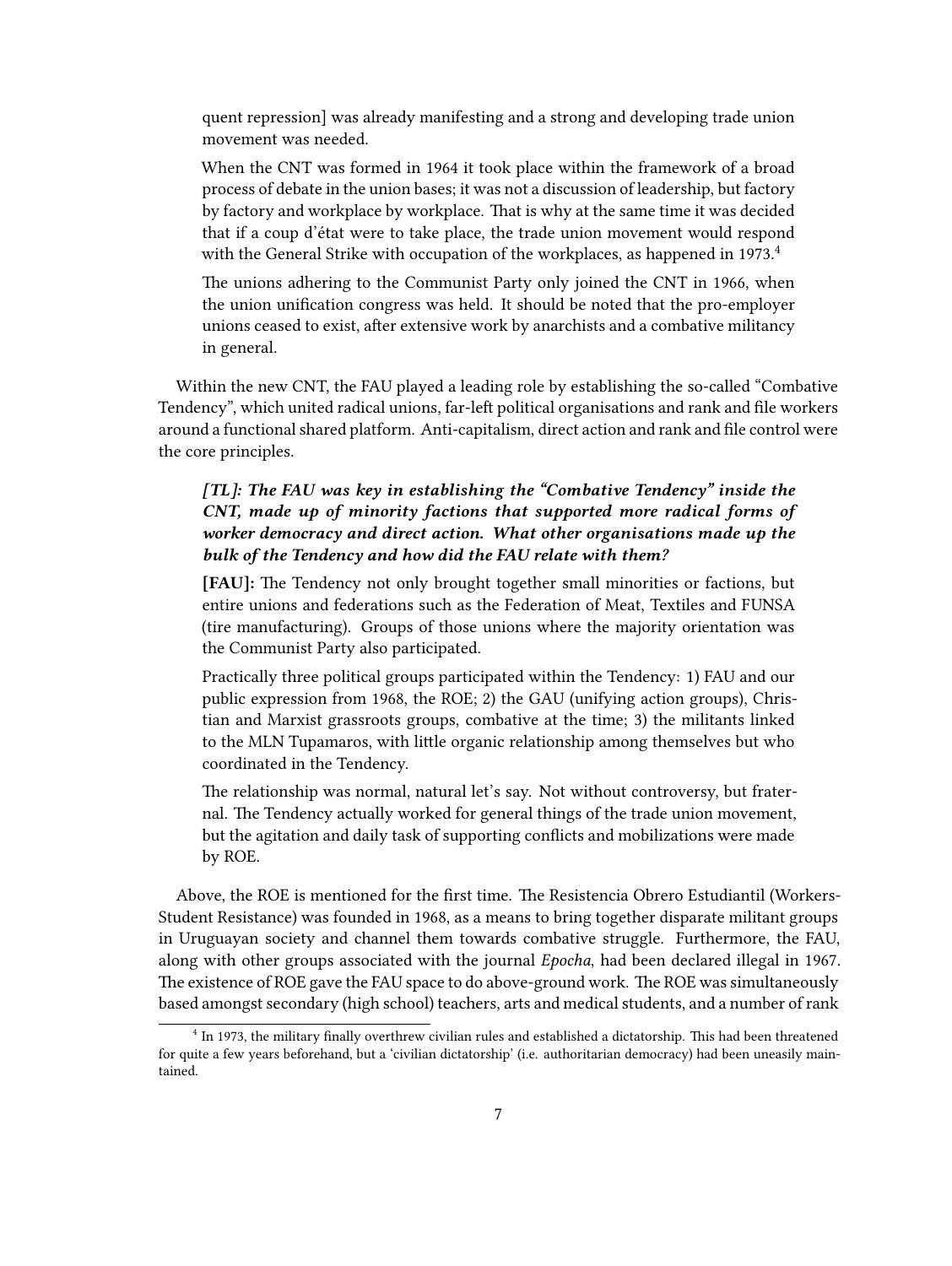and file unions also affiliated to the Tendencia Combativa. It also published its own journal, *Rojo y Negro (Schmidt, 2020)*.

#### *[TL] In the 1960s the FAU established a mass organisation – the Student-Worker Resistance (ROE). Can you explain the reasons for building a mass worker-student organisation? What was it's role?*

**[FAU]:** For this there are two reasons:

- 1. FAU is outlawed at the end of 1967 and a "legal" or public face was needed that could issue an opinion, propaganda be on the street with a political line.
- 2. Bring together the growth that was taking place at that time and the great social explosion that meant the year 1968, both at the union and student level. A whole generation of young (very young) militants of Secondary and Technical Schools appears who join the struggle and it was necessary to bring that together, organize it and carry out a whole political-ideological work with that militancy. It is a time of great growth. A new stage was opening.

It is worth expanding a little here. While at one level, the much larger ROE (at its peak roughly 10,000 members) developed its own theory and culture outside of FAU bounds, on the other it really was an expression of class struggle and solidarity. The ROE was effectively a "rearguard" to the "vanguard" that was the CNT, and in particular the *Tendencia*. The ROE recognised that its function as a social movement was to help those not involved in the union movement find a way to fight. In Kokinas' article *An Anarchy for the South*, he quotes from a 1970 ROE communique:

*"There are many people… who do not belong to unions but who are prepared to fight… We should develop the coordination of activities amongst groups who share our tendencies within the same zone or neighbourhood… non-unionised factory or shop workers, students, the unemployed, and housewives all deserve the chance to participate in the fight."* (Kokinis, Forthcoming)

And fight they did. In 1969, during a meatpackers strike, the ROE established roadblocks and 'toll booths' to collect money from drivers to fund the strike. Students carried out raids on supermarkets to feed families. Unions from the Tendencia (with significant ROE caucuses) established donation boxes and refused to transport goods on trains that would undermine the efforts. When trucks were used to help shift produce instead, they were set on fire. The entire struggle escalated into near insurrectionary proportions, with children in the neighbourhoods pelting police with slingshots from the rooftop as the workers faced the police down in the street (Kokinis, 2020).

#### *[TL] Did the ROE act as a "legal" or "above ground" organisation for the FAU to pursue it's politics while the FAU could remain clandestine?*

**[FAU]:** The FAU was outlawed and therefore operated underground. ROE is broader than FAU; it includes a lot of non-FAU militancy. There are libertarian militants, others who are not decidedly so. But there were an interesting number of colleagues who are going to join FAU over time. They train and make their first weapons in ROE, especially the younger ones.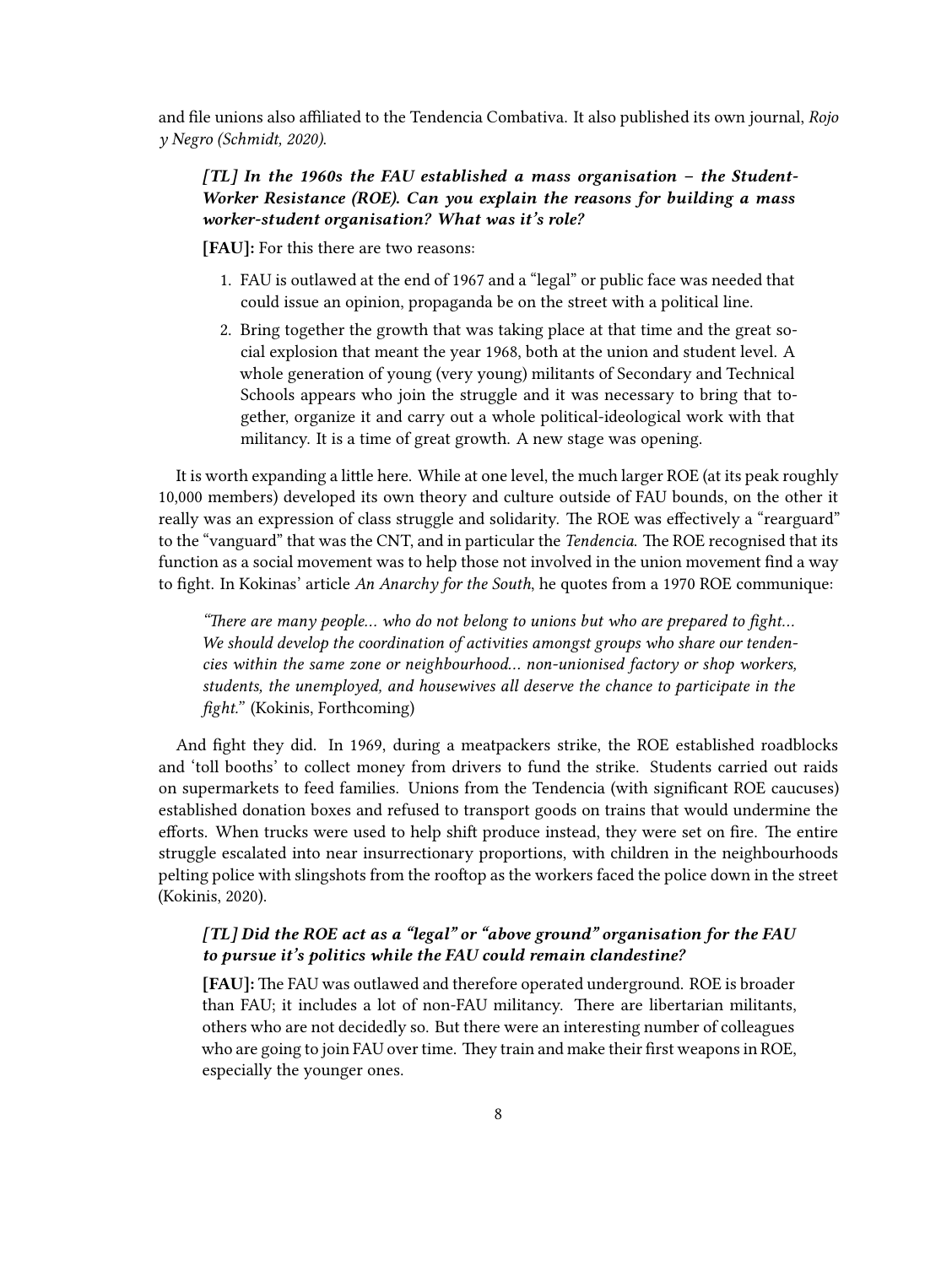The FAU-ROE-OPR 33 triad can be said to be an articulated set, with different levels and responsibilities of the militants, but where all the tasks were relevant to the joint development of the tasks of revolutionary intention.

The OPR-33, or Popular Revolutionary Organisation, was the militant complement to the FAU's strategy. The strategy known as the Las Dos Patos (two feet), aimed to escalate the class conflict via means of direct action, creating a revolutionary subject amongst the workers and challenging US imperialism along the way. With FAU at the political core, the OPR-33 was subjected to the anarchist party's political line and use as an auxiliary support for social struggles. Unlike Che Guevara's *focoism*,<sup>5</sup> so popular in Latin America at the time, the armed apparatus was never considered a vanguard.

## *[TL]: I have read that the ROE was directed by a "clandestine… technical support and liaison committee" of FAU militants named Alejandra. How did this function, or is it a misrepresentation? Isn't it anti-democratic to have a mass organisation directed by a secret minority?*

[FAU]: Alejandra was the part of FAU in charge of the task of ROE and everything strictly popular (union, student and neighborhood). It was not directed vertically, or from the "party to the masses" as in Marxist logic, but a collective construction where FAU had weight because its militancy was present one hundred percent in ROE. In addition, FAU had militants in the union leadership of important unions such as FUNSA.

ROE was an area of turmoil, that was its main task. Support for conflicts, propaganda, sale of the newspaper ("Companion") and tasks related to the agile and dynamic situation of the moment. ROE worked through groups of each place of insertion (factory, high schools, union or guild, neighborhood) and there was debate about the tasks to be carried out and also about the policy to be developed. Some general plenaries were held from time to time, where the line of action for the moment was marked and then debated. The meeting places of ROE were often the FUNSA union and the bakers' union.

Everyone who participated in ROE knew that it was a FAU project and that it was in turn linked to OPR33. No one considered the operation undemocratic because ROE had its own life, its own dynamics.

Returning to the answer about Alejandra: it was the part of FAU, composed of various groups, which was in charge of ROE and all the social and public activity in those planes. And Alejandra's activity was coordinated in the Federal Board of FAU through its managers with the other activities (armed activity of OPR and general policy of FAU). Let's say, FAU was an organization with two "legs": the armed OPR and the social-political, ROE.

After this first discussion of the OPR, ROE, and Alejandra I asked the comrades a number of specific questions about the armed struggle. This is related to some of my research on Abraham

<sup>5</sup> See Guerrilla Warfare, Che Guevara.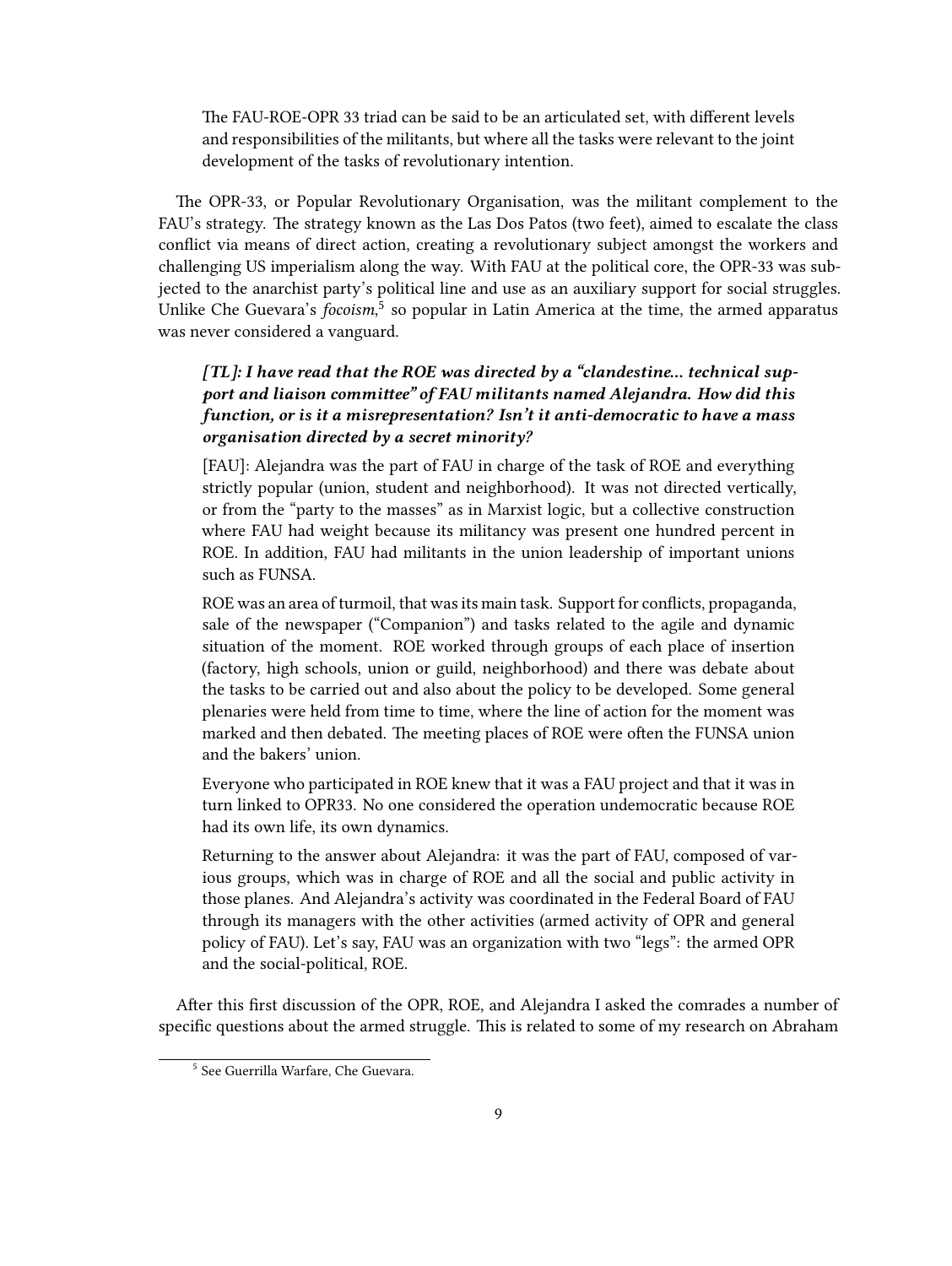Guillén (who will come up in the discussion) and trying to discern both some of the technical aspects of the struggle, and the differences between the FAUs approach to armed struggle and that of other Marxist and anti-imperialist groups at the time. The FAU was, of course, influenced by the wave of armed struggle that swept the continent during the period. In its formative years the FAU had expressed "critical support" for the Cuban Revolution. Not so much for the regime, but for the process and the opportunities it opened up in Latin America. The world had entered a stalemate between the USA and the Soviet Union. On a continent oppressed by American imperialism, the breakthrough of the Cuban Revolution had a huge impact on popular consciousness. Despite the ambiguity around Cuba, the FAU was immediately critical of the *foco* strategy. This did not, however, stop them from participating in pan-revolutionary-left efforts. They joined a coalition named *El Coordinador*, Uruguay's first armed struggle group. It included the Peasant Support Movement (MAC), Revolutionary Left Movement (MIR), the Artigas Union of Sugarcane Workers (UTAA) and the FAU. The FAU participated in the infamous raid on the Swiss Rifle Club, where the armed struggle began in earnest.<sup>6</sup> The FAU left shortly thereafter, arguing that the foco theory would fail. The other organisations went on to form the basis of Uruguay's famous Tupamaros (Kokinis, Forthcoming).

*[TL]: Next I want to ask about the OPR-33 and Violencia-FAI. Anarchism has a history of mass armed struggle – such as the Insurrectionary Army in the Ukraine, the armed struggle of the Bulgarian Anarchist-Communists, and the Defense Committees of the CNT. However, the armed struggle of the FAU is quite unique. For a start, the OPR & V-FAI were subordinate to the political organisation (which was also at odds with focoist theory at the time), unlike the RIAU. The CNT defense committees were theoretically subordinate to a mass trade union. In terms of theory and history the OPR-33-/V-FAI experience has also been analysed more clearly than the prior struggles. During the formation of its armed wing, did the FAU reference previous attempts at mass armed struggle by Anarchists?*

**[FAU]**: Of course. The reference was always in the CNT, the Spanish Revolution, the Machnovistchina, the anarchist expropriators of the Río de la Plata… Anarchism here has a long tradition of direct action. All this was part of it and we can say that there is a continuity in that sense.

It is true that the organizational form and conception is different, since we are Especifists. Therefore, armed action depended on the Political Organization. OPR only had tactical autonomy to carry out equipment operations, but in reality, all operations (bank expropriations, kidnappings, etc.) were carried out according to political criteria, that is, at the decision of the Organization. OPR was in charge of their planning and carrying it out, but the political decision to carry them out was made by FAU.

An attempt was even made to avoid any militaristic deviation, which was very common at the time in the other guerrillas. The comrade of OPR was not a soldier, he was a fellow anarchist committed to the revolutionary struggle. There were no military

<sup>6</sup> For an enjoyable history of the armed struggle in Uruguay, see the episode "Christmas non-Bastard: The Tupamaros of Uruguay" of the Behind the Bastards podcast.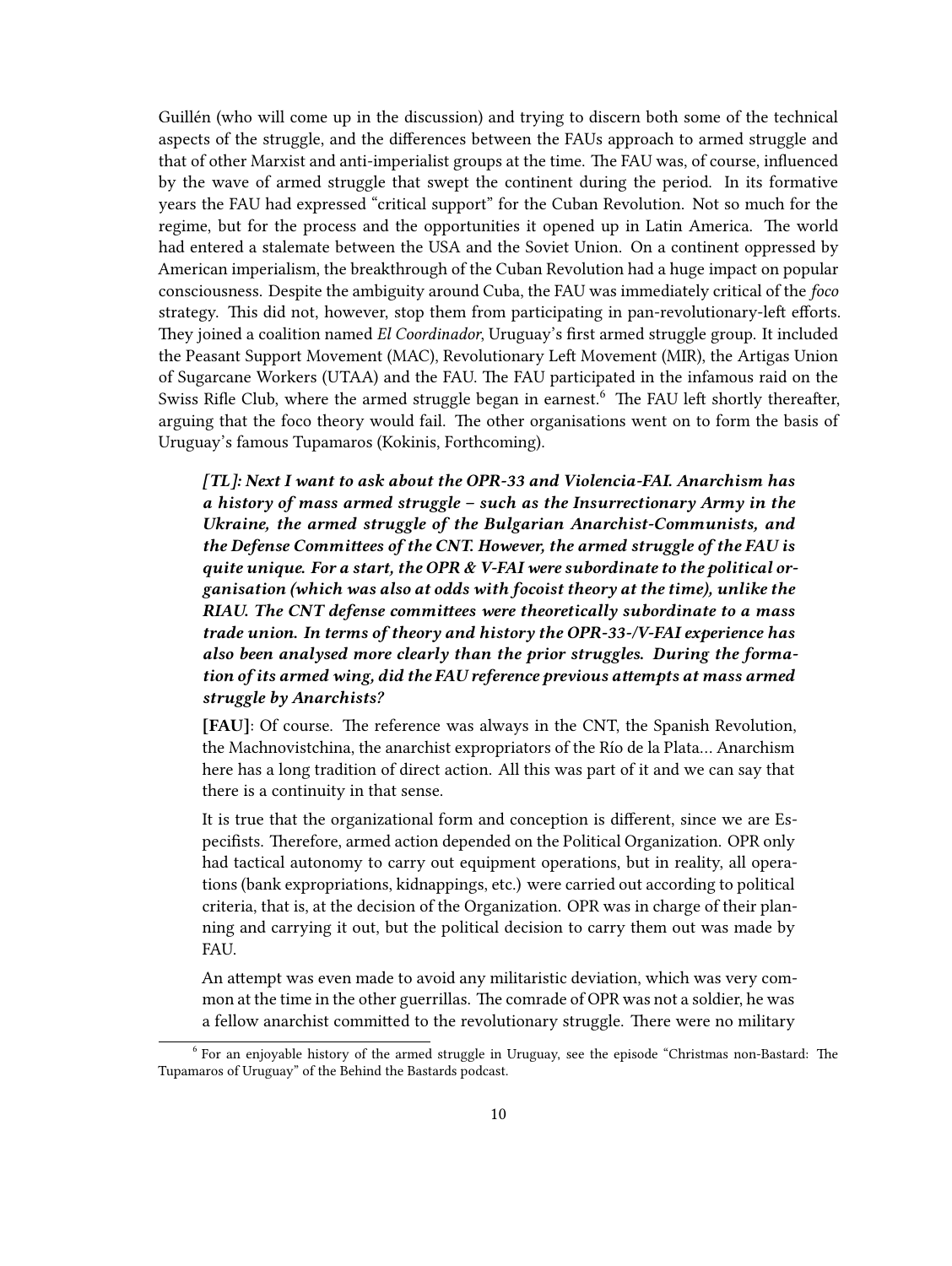degrees but "responsible". The term "commander" was not used, only in jest. This whole question of a militaristic sign was avoided. Periodic evaluations of the militants were carried out and work was carried out on their political formation. Each group of OPRs discussed the same thing as the groups of "Alejandra", of course, perhaps with more emphasis on armed tasks and everything that this concerns because of their specificity, but they also discussed general politics and the struggles of the moment.

In the same way the comrades of "Alejandra" discussed the armed activity.

#### *What was the difference between the OPR-33 and the V-FAI?*

The FAI Violence groups were part of an intermediate level, between ROE and FAU-OPR, since they were dedicated to a type of agile action and allowed the fogueo of militants to later join OPR.

Aspects of the answers above led immediately into what I wanted to ask next; I wanted to know about the relationship between Abraham Guillén and the OPR-33. Guillén had also advocated that armed groups make efforts to undermine the 'militarisation' of the organisation. In his time, Guillén identified as an anarchist, but had more to do with Marxist groups in Latin America. (Lawson, 2020) So did Guillén merely observe the FAU and comment upon their activity? Or did he directly advise the FAU and were their military activities based upon his ideas? Or were the points of convergence in their practice and ideas the results of a shared anarchist ideology?

*[TL]: In his "El pueblo en armas: estrategia revolucionaria", Abraham Guillén recommends that guerrillas delegate and rotate command, that all efforts should be made to avoid a cult of personality. All actions should be discussed by the fighters before undertaking them. That guerrillas do not take hostages unless demands can be met by the enemy and that they always aim to arouse public sympathy, and avoid assassinations unless absolutely necessary. Also he advocates the organisation is made up of proletarians rather than peasants or petty-bourgeois revolutionaries. Did the OPR-33 operate by these principles? Did they help avoid authoritarian degeneration?*

**[FAU]**: Guillén gave talks here in Uruguay and made contributions to various groups. But in addition to Guillén's concern, these problems were always a concern of anarchist militancy, also of FAU.

As we said, military grades were not used, there were managers of the Teams, which could be changed. In addition, [there were] periodic evaluations of militants, [we wanted those who] prioritized solidarity, modesty and ability to deliver first; then the technical-operational aspects.

OPR was first formed with militants from the working class. When the OPR work was established, only students entered. Other guerrillas in Uruguay, such as the MLN, were formed mainly on the basis of students and the petty-bourgeoisie, which gave it not only another social component, but also ideological.<sup>7</sup> The task was not simple or romantic, but arduous, complex and full of sacrifices, among other things,

 $7$  The Tupamaros for example were established by middle class intellectuals.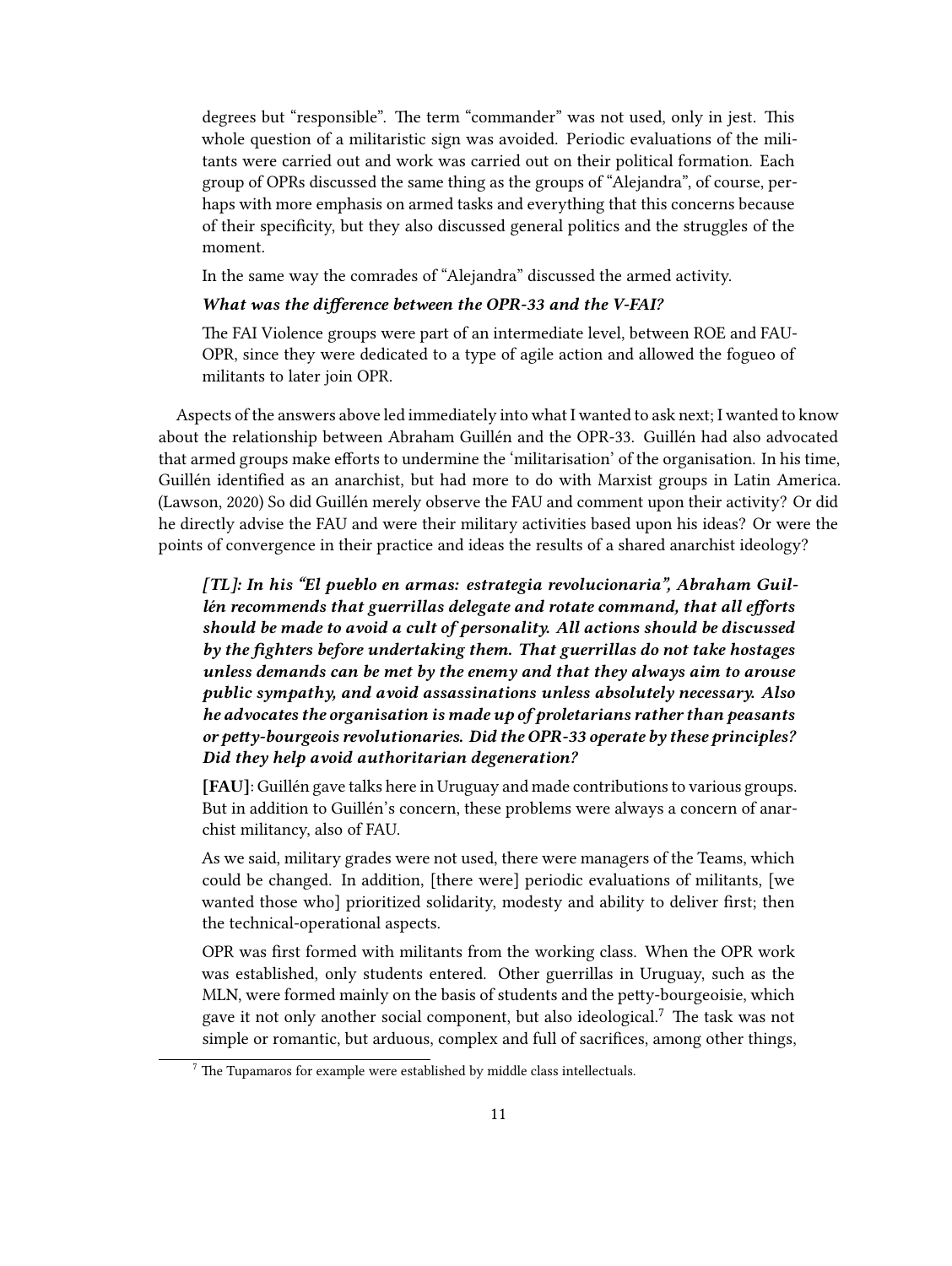passing through the hands of the enemy and suffering torture and prisons. We had to keep fighting in each of these situations, even. It was far from believing that the revolution was just around the corner.

For a fascinating case study on the everyday activities of OPR-33 guerrillas, see *The Women of Casa Emma: Social Subversion and the Lives of Armed Anarchist Militants in Uruguay, 1967–1974*, by Troy Kokinis in Vol 108 of Histoire Social.

#### *[TL]: Can you tell me about Abraham Guillén's relationship with the FAU? He gave military advice, but just how close was he to the organisation?*

**[FAU]**: In the period he was here in Uruguay he collaborated with various tasks, but he did not give courses, he did do some talk. I consulted comrade Juan Carlos Mechoso and he tells us about Guillén: "With Guillén there was a good fraternal relationship, he came to the FAU premises almost every day, he lived near the premises. He told us about many general topics, his time in the Uturuncos in Argentina etc. *He had no collaboration with the OPR.* What he did do was a kind of course on strategy with Fomento (Federal Board of FAU at that time). This same course he did with the Tupamaros. We believe that it was a good course, in addition its proposals in aspects that mattered a lot to us were related, urban guerrilla issues and work at the level of "masses".

About "Guerrilla Urbana" he then made a brochure that we put together and printed ourselves in the Coopograf cooperative that we had at that time. Then he brought a volume like 500 pages that we couldn't do right away and left the original with us. When an Argentine historian came, some time ago, who is currently writing about the history of Guillen, we gave it to him to see.<sup>8</sup> He thought he had read everything published by Guillén, but in another booklet we had here he found the reference to a couple of books he didn't know."

During the period of armed struggle, militants moved back and forth between Uruguay and Argentina. Argentina did not fall to its military dictatorship until after Uruguay, meaning that many OPR-33 and FAU militants escaped across the borders. During the US *Operation Condor*, dozens of militants were rounded up, kidnapped, tortured and executed. An example is Gerado Gatti. Gerado had been a popular leader in the FAU and in Uruguay's trade union movement. He was the first secretary of the CNT when it was established in 1964.<sup>9</sup> After the coup, he escaped to Argentina where he and his daughter were kidnapped and taken back to Uruguay. Gerado at least, was seen at the Orletti motor factory, where he was tortured. The military kidnapped another FAU militant, Washington Perez, who they brought to the factory to see Gerado. They thought they could extort the FAU for several million dollars that they had expropriated from banks. Gatti told Perez that it was a trap, and not to return with the money. Perez was released, but Gatti was never seen again.

In Argentina, a number of anarcho-syndicalists established a clandestine organisation called *Libertarian Resistance*. They had a base in the textile, rubber, dockworkers, woodworkers, graph-

<sup>8</sup> A biography of Abraham Guillen was recently published in Spanish.

 $9$  Leon Duarte, another FAU militant, was also on the CNT secretariat when it was established.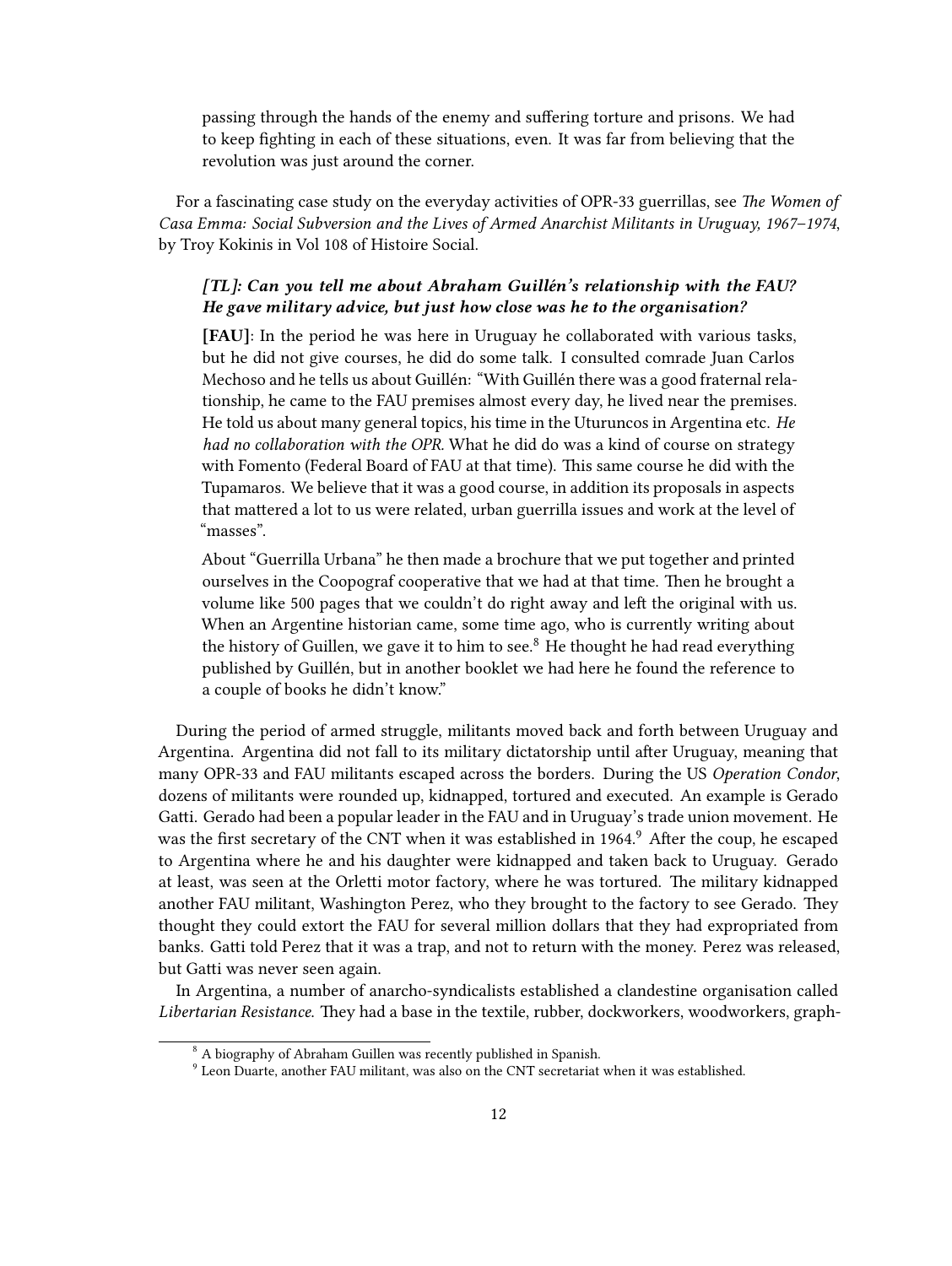ics and teachers trade unions, where they worked to prepare workers for resistance to the imminent dictatorship. Libertarian Resistance activists also helped smuggle FAU and OPR militants across the border.

*[TL]: Libertarian Resistance in Argentina also had armed sections. I've seen references to them as "syndicalist cells" and that they were tasked with "defending factories" but I haven't come across any more details in English.*<sup>10</sup> *Could you explain that period of armed struggle in Argentina and how it was also connected to the FAU?*

**[FAU]**: Libertarian Resistance was a clandestine organization, due to the very context in which it arises. There was a very close bond with FAU, but also a good level of compartmentalization. All the work of FAU failed in Argentina in 1976, within the framework of the Condor Plan, and Libertarian Resistance was dismantled in 1978.

Libertarian Resistance was an organization with important insertion in some union sectors and armed action similar to that of FAU. They were also critics of foquismo. It should be borne in mind that their actions were very small compared to larger armed groups such as Montoneros and the PRT-ERP.

## *[TL] The OPR period is long past. In the past the FAU has been very critical of the focoist strategy, as evidenced by documents like COPEI. How does the FAU today analyse the successes and failures of the armed struggle, especially having been through the experience itself?*

**[FAU]**: COPEI sums up this analysis in a very good way. It presents the condensed criticisms of *foquismo* and everything that generated that way of acting, or the import of pre-established models, which had worked in other places. It was about elaborating theory for the here and now of Uruguay. And Cuba was not Uruguay, nor was Argentina Uruguay.

The role of the armed struggle was clearly delineated by the FAU. The apparatus was not expected to make the revolution; it was only useful to complete certain tasks in relation to it. The expropriations and kidnappings were only undertaken to further the class struggle. OPR activists intervened in a number of strikes after they had reached a standstill. For example, a dispute at the Seral shoe factory in 1971 dragged out for months. The boss ignored all the workers demands and actions, and even called in local fascists to intimidate the workers. After the ROE caucus in the workplace requested assistance, OPR militants kidnapped the boss's son and issued a list of demands including backpay, school supplies for local school children, clothing for children in a local slum and publishing the agreed upon terms in the national press. All conditions were agreed to and the strike was won. The FAU-ROE-OPR connection meant that a solid basis in the working class was the priority, only undertaking action that assisted popular struggle.

Despite the existence of a small armed section under the control of the anarchist organisation, it was never doubted the insurrection would be made by the mass of workers. As the eve of the dictatorship approached, the Tendencia became even more popular amongst the workers, and the FAU escalated it's work in preparation for the confrontation.

 $10$  Besides a number of very small personal biographies, I still haven't found a comprehensive history of Libertarian Resistance. If anyone reading this text knows of such a work, please get in contact.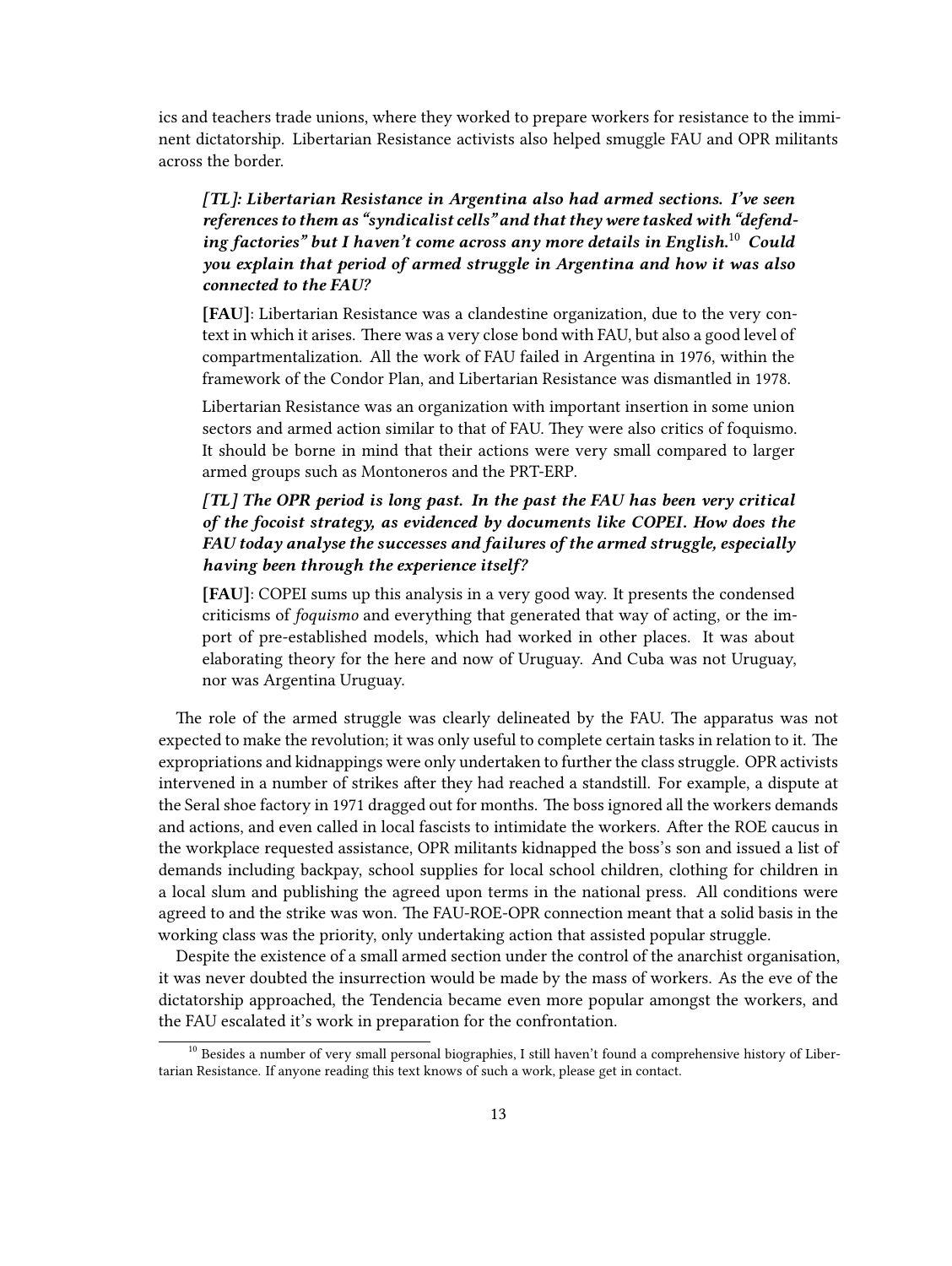## *[TL]: In 1972 the FAU and ROE called a mass meeting of CNT "base committees" circumventing the CNTs bureaucracy. How much power and autonomy did the unions' base committees have? Are the unions still structured this way today?*

**[FAU]**: Yes, that organizational form is maintained, although there is always the struggle against the centralism of the reformist and bureaucratic currents. The Combative Tendency as a whole had influence on a third of the trade union movement. It was no minor influence. But above all, each conflict was somehow a concrete experience of struggle and solidarity and the possibility of expanding the margins of political positions.

## *[TL]: In June, 1973 Bordaberry launched his coup and established a dictatorship. In response the CNT launched a 15 day general strike, including factory occupations. Can you tell us more about this strike? How broad was it amongst the class? Did workers restart production under their own control? Why did it fall apart?*

**[FAU]**: The general strike against the coup d'état was decided by the whole trade union movement in 1964, nine years before it took place. In 1964 the coup d'état took place in Brazil and there were already rumors of a coup in Uruguay. Therefore, the workers' movement, while the formation of the CNT is ending, debates the need for a general strike with occupation of the workplaces if there is a coup d'état.

This previous debate is what allows the massiveness of it and that the whole country is paralyzed for 15 days. The strike was important even in some cities in the north of the country. Let us take into account the great concentration of population – and of industries at that time – in Montevideo, the capital of the country. They even occupied and organized workers from factories that had not been unionized until that time.

The repression was very harsh and it evicted several factories during the strike, but the next day they were occupied again. Some factories were occupied up to 7 times after the evictions.

Of course, the reformist sectors linked to the Communist Party did not want the development of the strike, they tried to stop or minimize it, but they could not face the decision of the workers. The strike was extended and developed while there was a conviction that this was the resolution taken to confront the coup d'état.

Essential services (health, energy) were kept functioning but only as necessary and obviously with busy work premises. The oil refinery was paralyzed.

If there is no doubt that the general strike was a massive and unprecedented phenomenon, it was made possible by the degree of development of the workers' movement and because there was a strong sector within it that promoted class independence and practiced it. Logically, within the framework of a trade union and student movement that fought daily and resisted the repressive policy harshly. Undoubtedly, the general strike was possible due to the process of union unity that allowed all the unions to be brought together in a "Convention".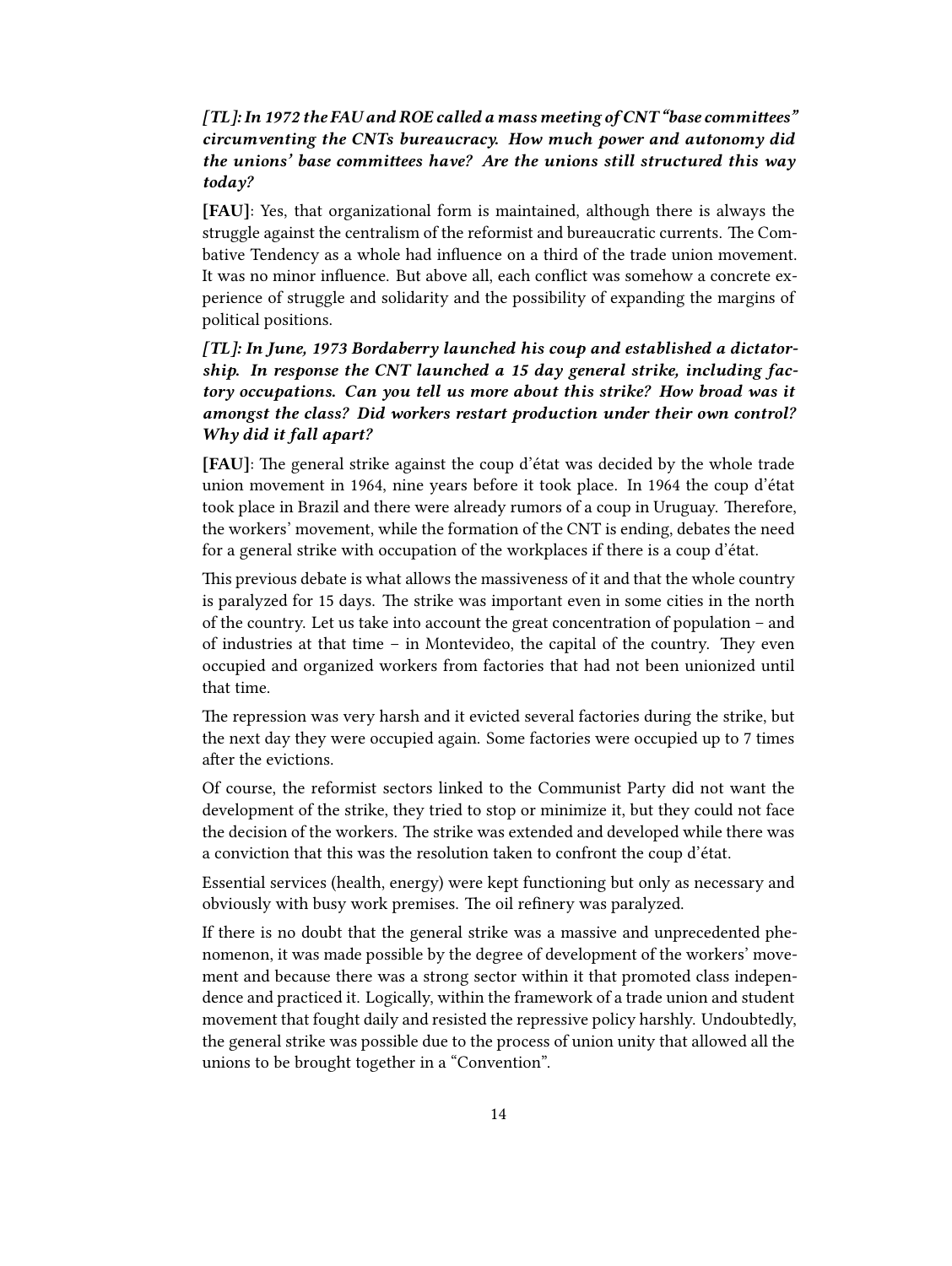The strike fell because it was becoming very difficult to sustain it, the continuous evictions of the repressive forces were maintained, and also some sectors began to lift the strike gradually such as transport. There are also several debates in that regard about what to do with fuels before the strike is lifted, for example.

Some sectors of reformism (some leaders of the Communist Party) were negotiating with the military, in turn. And in turn, the general strike only had the workers' and popular forces, there were no levels of armed action of a massive nature that could turn that strike into an insurrection or move on to another stage of struggle with such characteristics.

When the CNT decided to lift the strike, two unions (FUNSA workers and drink workers) voted against it, and the federation of private health workers abstained. These three unions draft the 3F Document (it was three trade union federations that proposed it) and in it a strong criticism of the method of reformism was made, and it [reformism] was pointed out as responsible for having lost the strike. This method, which operated in the long term and accustomed a large part of the trade union movement to a struggle within the frameworks established by law and the political system, meant that the workers' unions did not develop previous experiences of advanced struggle.

Let us say that just as [we were] critical of foquismo at the level of armed action, so it was with reformism in trade union and political action.

There are two important documents available in English regarding the FAUs intervention into the trade union struggle before the coup. These are titled "7 FAU Letters and Two Trade Union documents", available on the Anarkismo website. As we know, the entire country was aware that a military coup was on the way. The question was how to prepare for that. While other left organsiations put their hope in the electoral *Frente Ampilio* (Broad Font), the FAU focused on preparing the mass of workers, through a culture of direct action, to immediately challenge the state. The Tendencia was their means of doing this. (Lawson, 2021)

The dictatorship eventually gave way to democratic elections in 1984. But in the years between 1972–84, thousands were jailed and tortured, and hundreds executed. Usually in torture camps in Argentina. This included a disproportionate number of FAU activists. After the return to democracy, the CNT was re-established, though it is now the PIT-CNT. Syndicalist influences can still be seen, particularly in unions that had strong ROE and FAU influence. In particular amongst teachers and the FUNSA tire factory union.

#### <span id="page-14-0"></span>**Theory**

*"Theory is an instrument, a tool, that serves a purpose. It exists to produce the knowledge that we need to produce. The first thing that we care about knowing is our country. If theory is not capable of producing new helpful knowledge for our political practice, [the] theory is absolutely useless, it is only a theme for idle babble, for sterile ideological polemics."* **(Federación Anarquista Uruguaya, 1972)**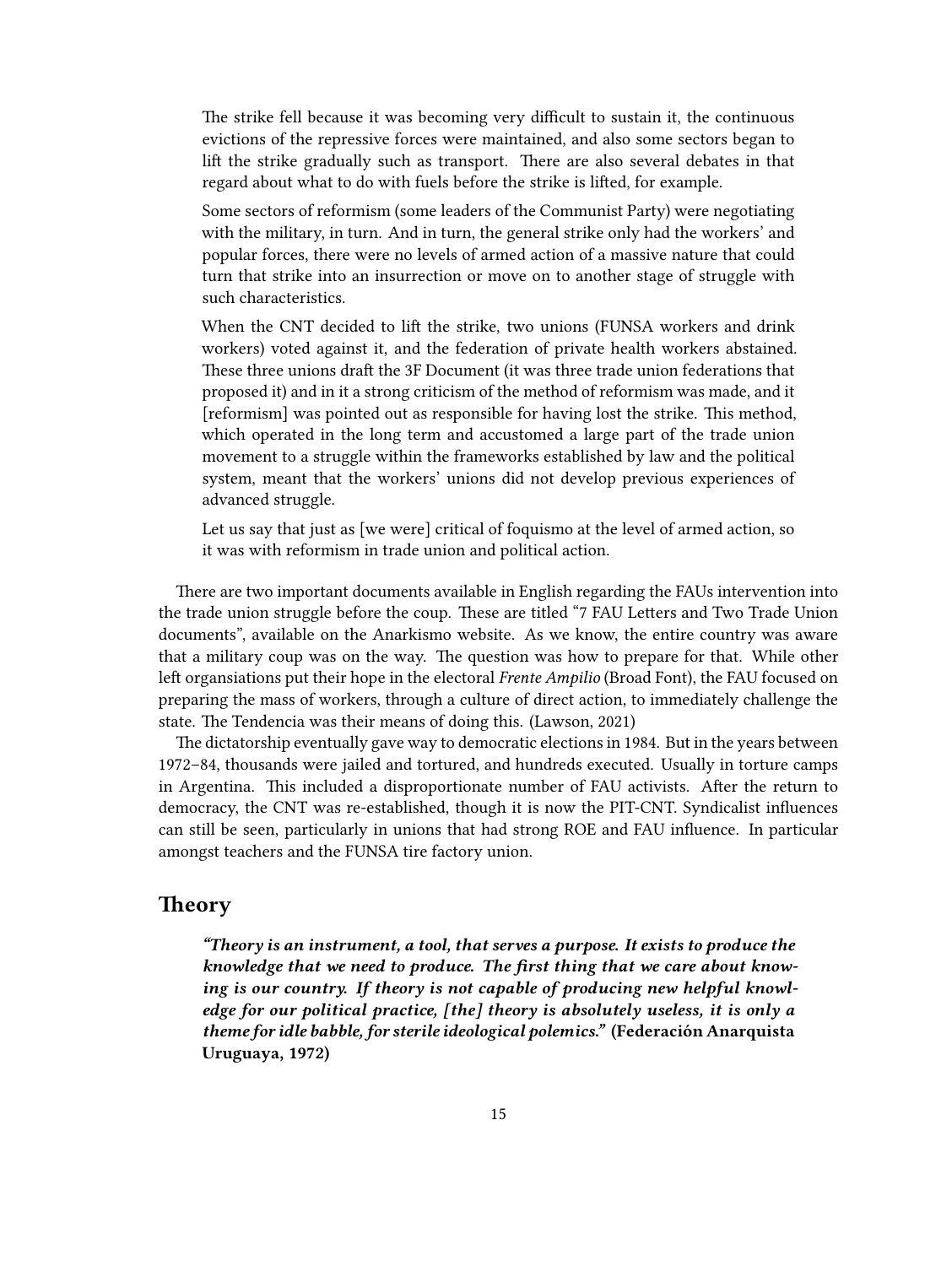Since Uruguay returned to bourgeois democracy, the FAU has rebuilt itself. By all accounts it still maintains several premises, a printing press, and radio stations. (Sharkey, 2009) The ROE also still exists, although it is not as large as it was during the 60's-70's. Given that any organisation will reflect on its past, I wanted to ask a few questions about theoretical developments the FAU has made in the last few generations. While core documents like Huerta Grande have been translated, contemporary ones have not. The impressions I get however, are that the organisation once dubbed as "anarcho-marxist" or "neo-anarchist", for their rejection of all individualist tendencies in anarchism have moved towards a more subjectivist analysis of the world, closer to strands of autonomist Marxism (at least in terms of conceptualisation, if not in terms of organisation) than their previous Bakuninist roots.

It should be stated however that questions of theory were not the core focus of my interview, so there are less questions and less elaboration than in other sections. I was well aware that theoretical concepts can be the most difficult to translate correctly, and I think that's better left to people more fluent in both languages. If comrades want to know more about the FAUs theoretical conceptions, I suggest that it can be best gleaned from reading all the texts in English, including Felipe Correas interview with Juan Carlos Mechoso, "The Strategy of Especifismo."

*[TL]: The FARJ document "Social Anarchism and Organisation" has been studied in Australia by all the anarchist-communist groups over the last few years. In it the FARJ propose a model of "center-periphery" relations that steps away from the traditional Marxist and anarchist understanding of class, and places equal importance on peripheral social groups as opposed to the traditional conception of the proletariat in a revolutionary process. Given the FAU has been such an influential source for the Brazilian anarchists, does the FAU propose a similar model of Society?*

**[FAU]**: Usually the concept center-periphery was used in the economic theory of dependence, a current of Latin American economists to explain the relations between poor or dependent countries and the first world. FAU used this concept in that sense, it still uses it today, although it requires some adaptation according to the new world reality.

As far as social classes are concerned, we escape from any consideration based on the economic seat of the class or on an economistic interpretation. We define not only social classes by their place in production but by their ideology and social practices. We understand those essential elements to understand classes and their relationships. By ideology we mean a set of notions, worldview, concepts, feelings, belonging, that social groups develop and that are a substantial part of their group life as a class. The working class, for example, is not only an economic situation but a set of practices and notions that make these workers live in a certain way, and this includes their organizations and their struggles, their concrete experiences in that sense.

That is why FAU focuses its attention on the set of oppressed classes, including within them the unemployed, part-time and temporary workers, peasants, indigenous people, etc. All these organized sectors should be articulated as we understand in a Front of Oppressed Classes, which articulates their experiences and struggles and advances in a process of rupture.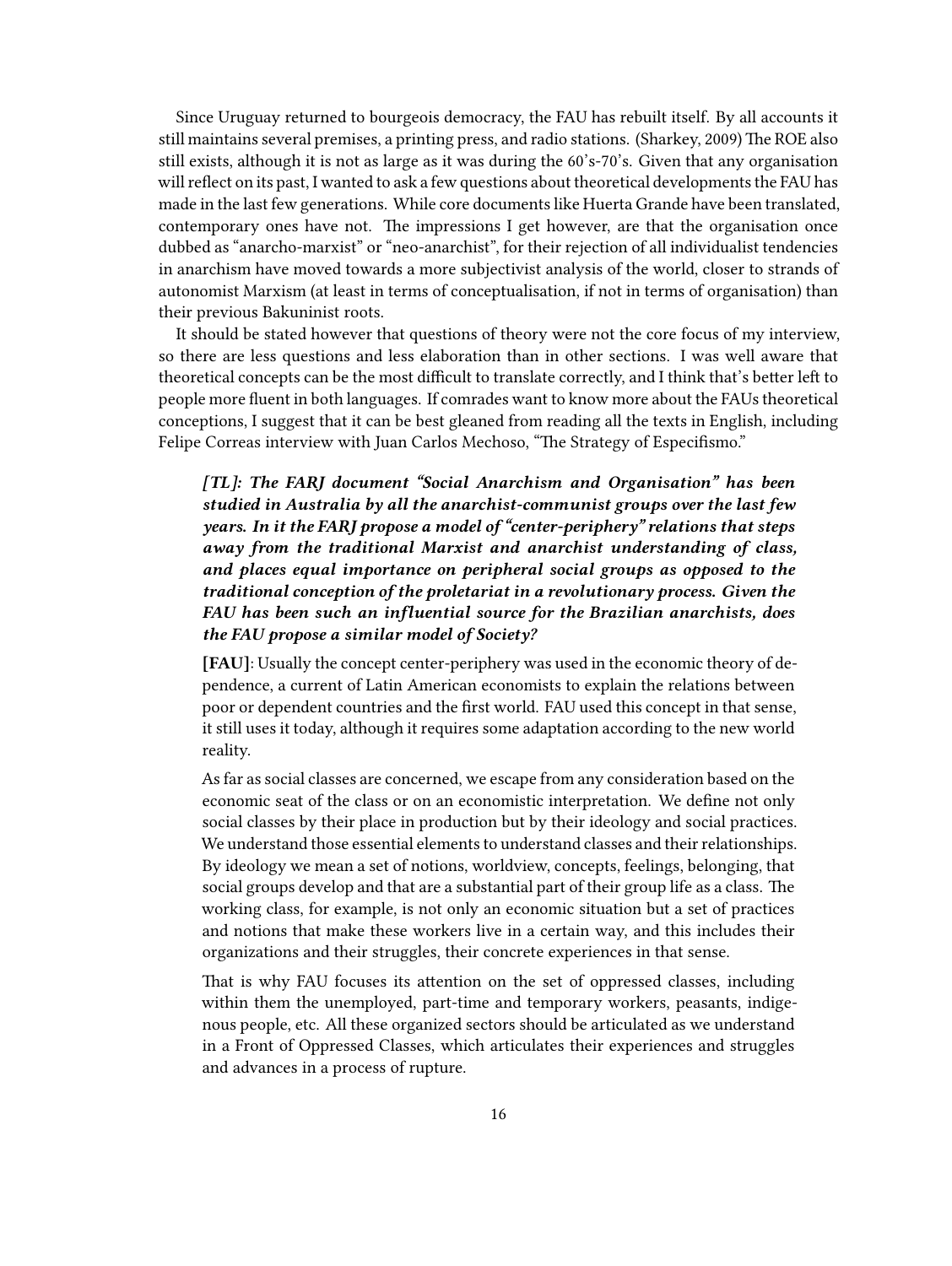In short, we no longer use the classic concept of "proletariat" as a global concept that points to the whole class, but we understand that the proletariat is a part of the working class.

How does this translate into militant terms? We organise both at the union and neighborhood level, developing a task as global as possible in the set of oppressed classes in all those places where they are. We also organise at the level of the student movement, housing cooperatives, etc.

In the case of Uruguay, the historical and current weight of the trade union movement in the popular movement is undeniable, but we do not neglect tasks on other fronts of insertion that allow us to organize with other oppressed sectors, ones that are not framed in union work.

*[TL]: Documents like Social Anarchism and Organisation (by the FARJ) also give the impression that Especifist groups consider "Marxism" (as a whole) as it's more crude Marxist-Leninist (Stalinist) forms.* **(Federação Anarquista do Rio de Janeiro, 2008)** *But what is the FAUs relationship with the ideas of Marx himself? Or tendencies like the Council Communists and so called Left Communists?*

**[FAU]**: We reject the categories of Marxist analysis, its mode of analysis and its militant methods. Stalinism was not a deviation, it is implicit in the Marxist-Leninist conception, therefore, we do not try to rescue Marx and his conceptual body because he about thinks the world, capitalist society and revolutionary processes from a purely economistic conception. The history of humanity is more than just the history of the class struggle and it is a fantasy to believe that the capitalist system itself is marching towards its destruction by creating its own gravediggers. A revolutionary process requires the organization and will of the people, it is not a scientific process but a political and social one. Marx believes he does science when what he does is ideology or doctrine, he makes an ideological proposal for the interpretation of society. For us the sphere of theory refers to the theoretical tools of analysis, the field of theory is the field of science in our conception.

Councilist ideas have not had much influence here, although they were known about in the 60's and we read them, but their proposals arise from Marxist conceptions. They have also been a concrete influence on certain processes. We are moving away from attempts to synthesise between Anarchism and Marxism. We debated this in the organisation in the 60's and rejected it. They are two different ideologies that start from a different basis. There was a reason for the debates between Bakunin and Marx. As for the FAU, we take much of our theory from Bakunin and Malatesta.

*[TL]: Juan Carlos Mechoso makes several references to Michel Foucault in interviews. This is somewhat surprising as most anarchist [communists] don't use Foucault's ideas for analysis, given the often ambiguous nature of his theories. What did the FAU gain from studying him?*

**[FAU]**: We gain an infinite number of things. Foucault is one of the most important thinkers and theorists of the twentieth century. His analysis of power allows us to place it in a series of relationships and understand power not merely as something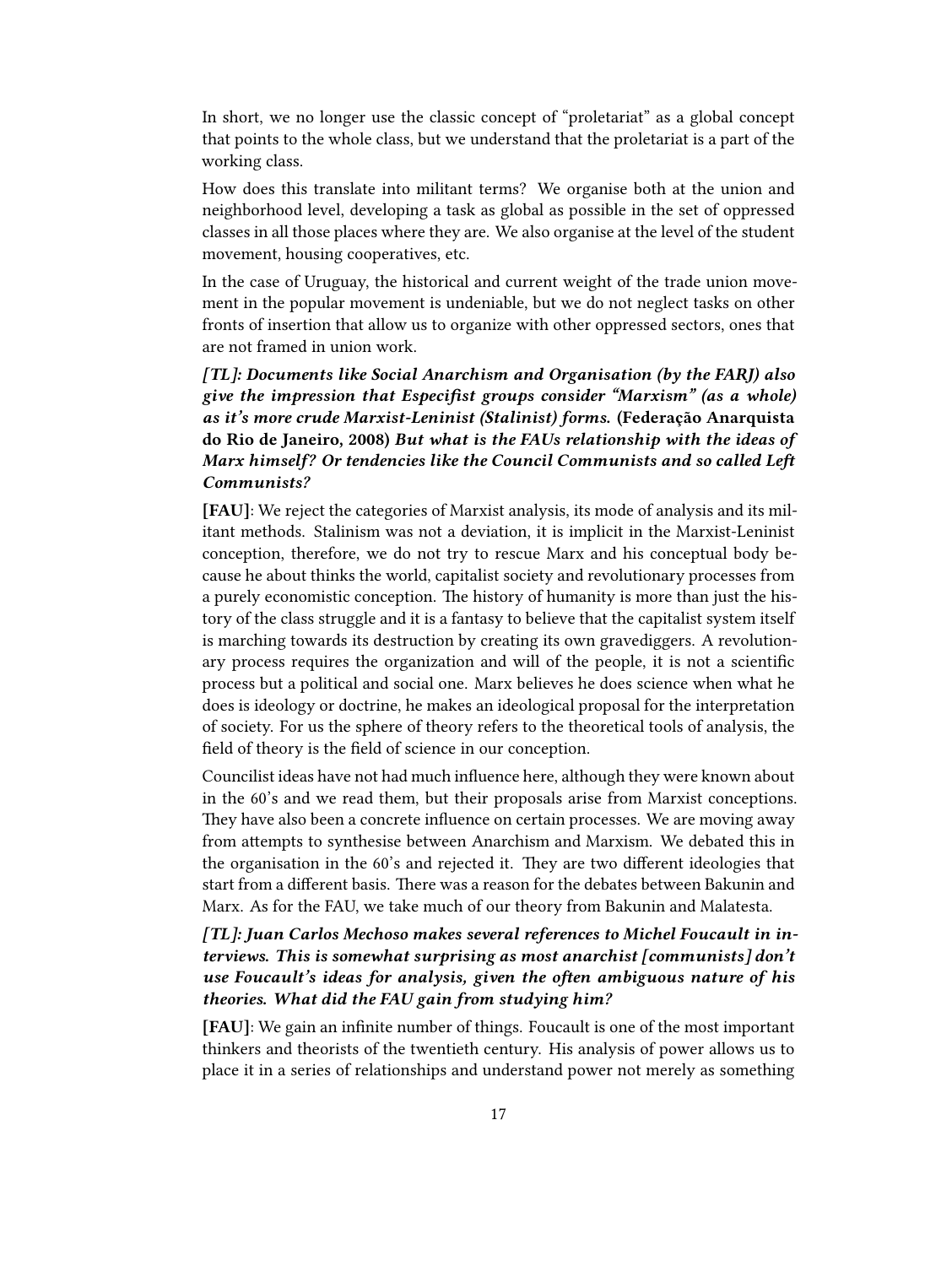that is imposed but as something that is built and disseminated throughout the set of social relations. This allows us to speak of the Construction of People's Power as a capacity for action and organization of the people in their different grassroots organizations and their articulation from the bottom up, in a federalist way.

On the other hand, we take from Foucault a good part of his tools of analysis that have helped us to think and interpret capitalist society and power relations, precisely quieting the centrality of economic processes and placing the emphasis on other spheres of domination. It has allowed us to better ground this concept of Domination, which also refers to our interpretation of capitalism and classes in this society.

We do not consider his theories to be ambiguous, but have been taken ambiguously by some of his followers. Foucault works on power, knowledge-power relations and the processes of subjectivation (formation of the subject, let's say) and on the construction of theoretical tools and analysis of a scientific nature. He is one of the most interesting structuralist and poststructuralist authors and precisely his structural analysis seems appropriate, inscribing the contributions of this current as important for our theoretical analyses since the '60s.

That is, in FAU we not only study or read the classics of Anarchism or the left in general, but we pay fundamental attention to authors of these currents from which we can take concrete elements. This does not mean that we become faithful reproducers of an author or a current, but that we take those concepts that we consider to be inscribed within our conception and conceptual framework and collaborate in the development of theoretical tools for our analysis of reality and political proposals.

The pointed question about Foucault relates to part of a modern text jointly produced by the FAU and the Argentine FAG where the organisations address issues of domination, power and ideology. They state:

*"The ideological-cultural aspect presents its own problems. First of all, how does one establish the relationship between body and ideology or ideologies, domination and ideology, practice-ideology? Here Foucault's concept of the social construction of the subject seems to be of primary importance. In other words, the subject as a historical construction. By ideology we mean, as we have already pointed out, not only ideas, representations and behaviour. If ideology is composed of internal systems which also have their "relative autonomy", ideas-practices, technologies of power, representations and behaviours, it would be necessary to see how the concept of disciplining can be articulated for the more direct functioning of the system in general and for specific behaviours."* (Galazara & Tavarez, 2019)

While by no means abandoning an analysis of class society, the FAU appear to be interested in asking deeper questions around the construction of a revolutionary subject, unsatisfied by answers previously supplied by Marxist thinkers. The construction of revolutionary subjects is linked to the means of practicing direct action on a mass scale, as in the days of the FAU-OPR-ROE-CNT connection. This is what Especifists mean by the slogan "build Popular Power." For more on the concept of Popular Power see Felipe Corrêa's essays *Create a Strong People* and *Anarchism, Class, Power and Social Change*.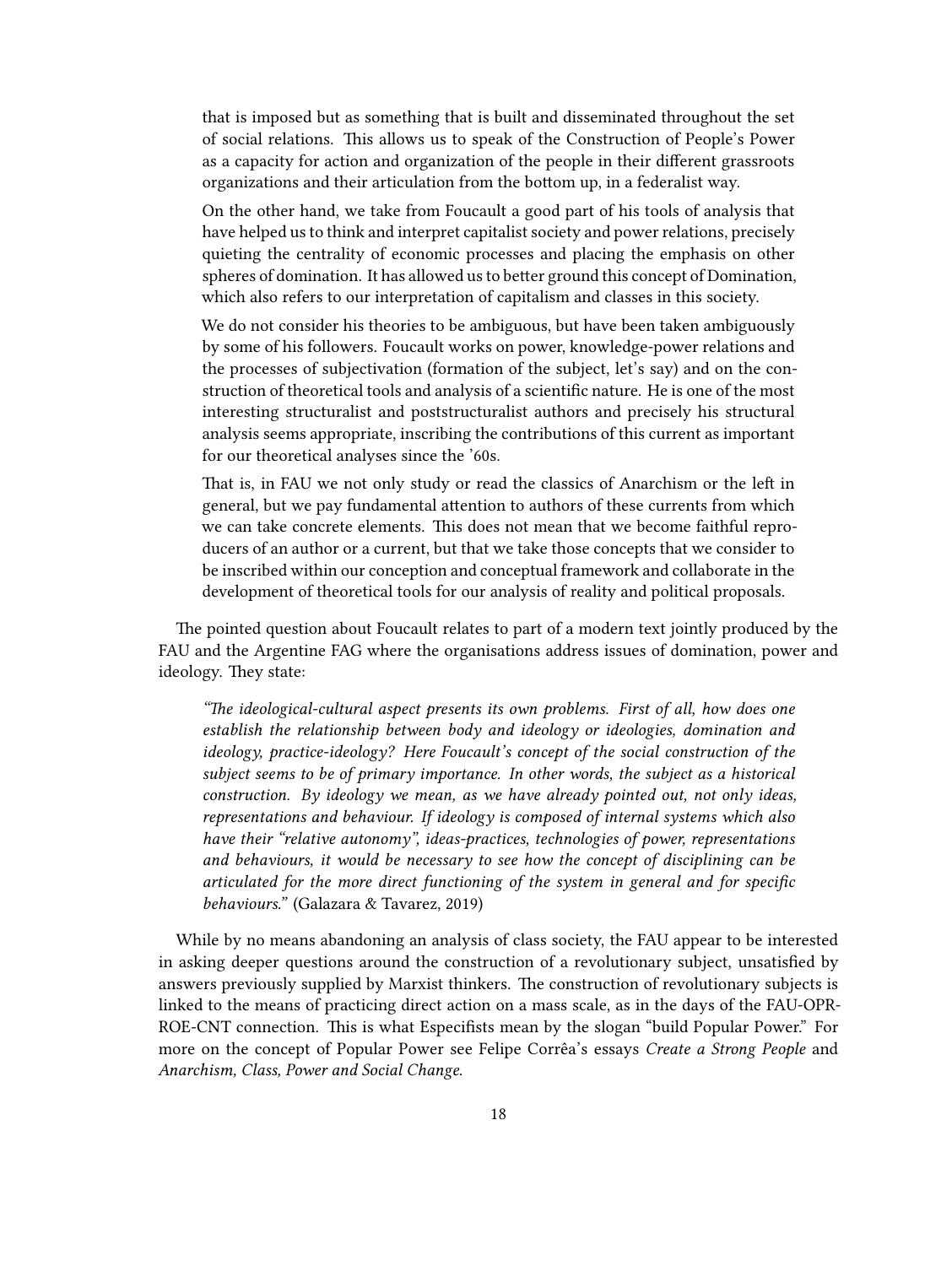## *[TL]: What is the FAUs general view of the revolutionary transition? The establishment of "Soviets", or of "factory councils", or are the unions the basis of the new organs of workers power? Or is it something else?*

**[FAU]**: We have developed this theme in our Declaration of Principles, we have dedicated an entire chapter to it, which shows the importance of the subject for us. This does not mean that we have a "manual" or "recipe book" to follow faithfully about popular organizational forms. We understand that it is a complex process, that it is not passed from one day to the next to Libertarian Socialism, that the social revolution enables a "leap" but that leap is not magical and definitive, that many political forces will be operating and the class enemy too, the same imperial foreign forces.

The bodies that are created at the popular level in the run-up to the final insurrection will be the ones that will have to be organized in a federative way. We do not have an a priori about these organisms, whether they are councils, collectivities or whatever they are called, but it will be the organisms that take into their hands certain functions of society. There must also be a general political body, of a federal nature as we said. There should also be territorial bodies that guarantee services and distribution of goods, for example, as well as the use of the territory. Revolution is not merely an economic fact, it encompasses all spheres of human life.

Of course, the history of revolutionary processes marks the creation of councils or similar organs, but in general we prefer to speak of grassroots popular organizations, leaving open the possibility of creation and experimentation in this sense throughout the long journey towards social revolution.

## *[TL]: Your organisation has a sophisticated understanding of the relationship and differences between theory and ideology. Could you explain how the FAU understands each and how they relate?*

Yes, theory refers to the field of science, of the categories of analysis. Ideology refers on the one hand to our doctrine (Anarchism), on the other to the set of social values and notions that the people can build in a long process of struggle and that many of them already exist today because they have a long historical journey. The role of the Political Organization is to enhance the positive values of the oppressed classes and to support the ideological struggle against the values of contrary ideologies, especially the one produced by the system.

Theory is a specific field of Political Organization. It is the study and elaboration of concepts to apply them to the interpretation of reality and, obviously, linked to the militant activity of the Organization.

We can say that theory and ideology are separate but articulated fields. Only Marxism can claim to build a "scientific socialism." Socialism is not science, it is the will to change the people, to destroy an unjust society in order to implement a just and egalitarian society. Socialism is an aspiration, a utopia in the clearest and best sense of the word. Science is the construction of concepts. Marxism has sold its ideology as a science to validate it against other ideologies that it revalued, debated with them from contempt, not from polemics.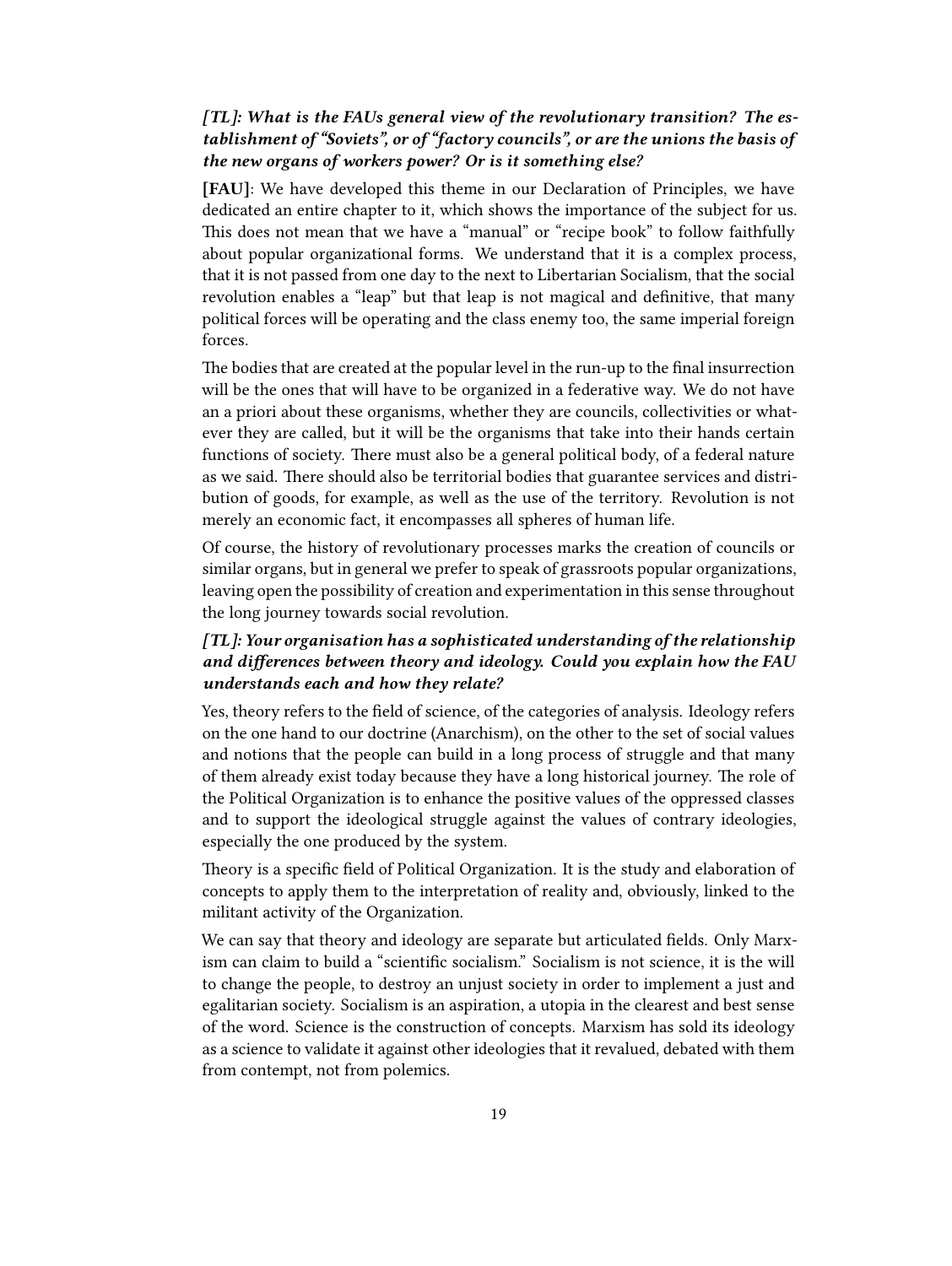We reiterate, the theoretical task carried out by the Organization is not for intellectual dalliation, but out of militant necessity and analysis of our concrete social reality, of the conjunctures and certain issues or problems that we find in a process of revolutionary intention.

When it comes to understanding the question of theory and ideology, so far as it relates to the FAU, it is worth quoting at length from Juan Mechoso in his interview with Felipe Corrêa:

*"Theory points to the development of conceptual instruments that think about all that can be known, in a rigorous and profound way, of a concrete social conjecture…. In this sense one can speak of theory as the equivalent of science, and this is how it should be understood.*

*Ideology on the other hand, has elements of an unscientific nature that contribute to dynamising and motivating action based on circumstances that, although related to the existing social conditions, do not derive from them in a strict sense; action is not determined by what… has been called objectivity… the expression of motivations… Aspirations, ideal goals, utopias, hopes, hatred and desires also belong to the ideological domain.*

*Rigorous analysis of a concrete situation is thus a theoretical analysis, which should be as scientific as possible. Theory needs and conditions the circumstances of political action… An ideology is more effective as a motor for political action, the more firmly it is supported by contributions of theory."* (Mechoso & Corrêa, 2020)

## <span id="page-19-0"></span>**Contemporary**

In this final section of the interview, I took into account the FAUs history and theory, and the global spread of Especifist ideas. On the basis of what I had already come to understand about the organisation I wanted to ask the FAU about their internal processes, relations with other tendencies and organisations, and what concrete undertakings the organisation is involved in today.

## *[TL]: Especifist organisations are known to require a high level of theoretical and practical development before someone can become a member. What does the process of joining the FAU look like?*

**[FAU]:** FAU is an organization of militants, not the "masses." It is not in our interest to affiliate people as the Communist Party does, for example. But it is in our interest that the comrade who joins FAU has the minimum theoretical and political elements to develop their militancy within the framework of the Organization and develop their political project. Obviously, militants are being formed in the Organization day by day.

At the same time, FAU works permanently on theory, the tools necessary for analysis, to read and interpret reality and to be able to develop our political proposals. It is not a finished work, it is done over time. The same as the training of militants.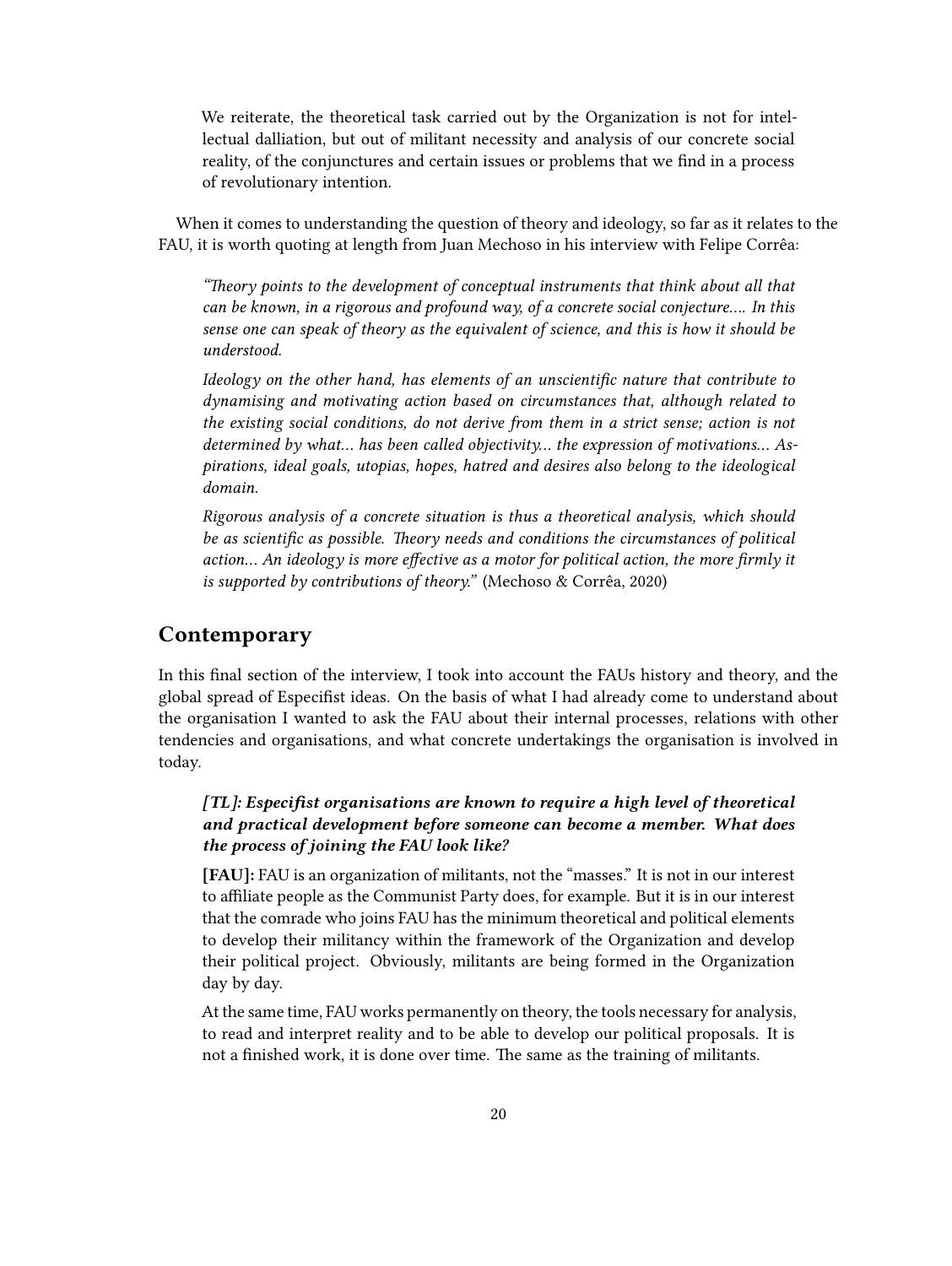The entry process takes a few meetings of reading and discussing documents and materials of the Organization, so that the colleague who enters does so understanding what we are talking about and the Organization also has the guarantees that the comrade joins in good faith and is prepared for the political project.

A long process of study and working with the organisation before becoming a fully committed member is standard for Especist groups. The logic is that the Especifist group is not a vanguard, it is simply one of many groups of working class militants dedicated to socialism organising together. This makes us stronger and more effective, however Especifists realise that it is the mass organizations of the class that make the revolution, not the party.

*[TL]: The FAU has been accused of being "democratic centralist" by other anarchists in the past. In Ricardo Rugai's article "Anarchism and the Question of the Party" he describes a secretariat and a federal council with executive powers.* **(Rugai, 2014)***This sounds surprising. The nature of executive power was one of the key points in the debate between Malatesta and Makhno over the platform. It also sounds like a departure from Federalism, one of the key defining features of anarchism. Of course, I believe the FAU reformed and changed its structures after the PVP split – so perhaps it operates differently. How do the broad structures of the FAU function today?*

**[FAU]:** The Secretariat or the Secretariat of the organization or the body was never conceived as an executive power outside the decisions of the Organization. There are agencies in charge of complying with specific resolutions in the day to day of the Organization, but the maximum body for resolutions is the Congress, and of course then the federal agencies.

Yes, there may be specific responsibilities, but they are subject to the control of the federal and grassroots agencies of the Organization.

The Federal Council is the highest instance between Congress and Congress and there the entire Organization is represented. There the most relevant political decisions of the organization are made, including work plans.

A few notes are worth adding for context here: I actually had the notion of a PVP split wrong. Around 1974, in exile, the FAU absorbed a number of other far-left organisations, almost all exclusively Marxist. This included several small factions of the Tupamaros. The majority of the new organisation however was still Bakuninist, and maintained their roles in the ROE and OPR-33. With the dropping the tight Especifist program, they renamed the organisation the *Peoples Victory Party*. PVP cells in exile were established as far abroad as São Paulo, Paris and Stockholme. Within a year of its founding, every leading member of the PVP except one was kidnapped and murdered. (Partido por la Victoria del Pueblo, n.d.) When the country returned to bourgeois democracy, surviving members re-established the PVP. However, when the PVP began running in elections, the anarchists left and reestablished the FAU as an Especifist organisation. (Schmidt, 2020)

Secondly, the debate around the nature of the executive has been a long one in anarchism. Misunderstanding of the related language and intention was the source of the debate between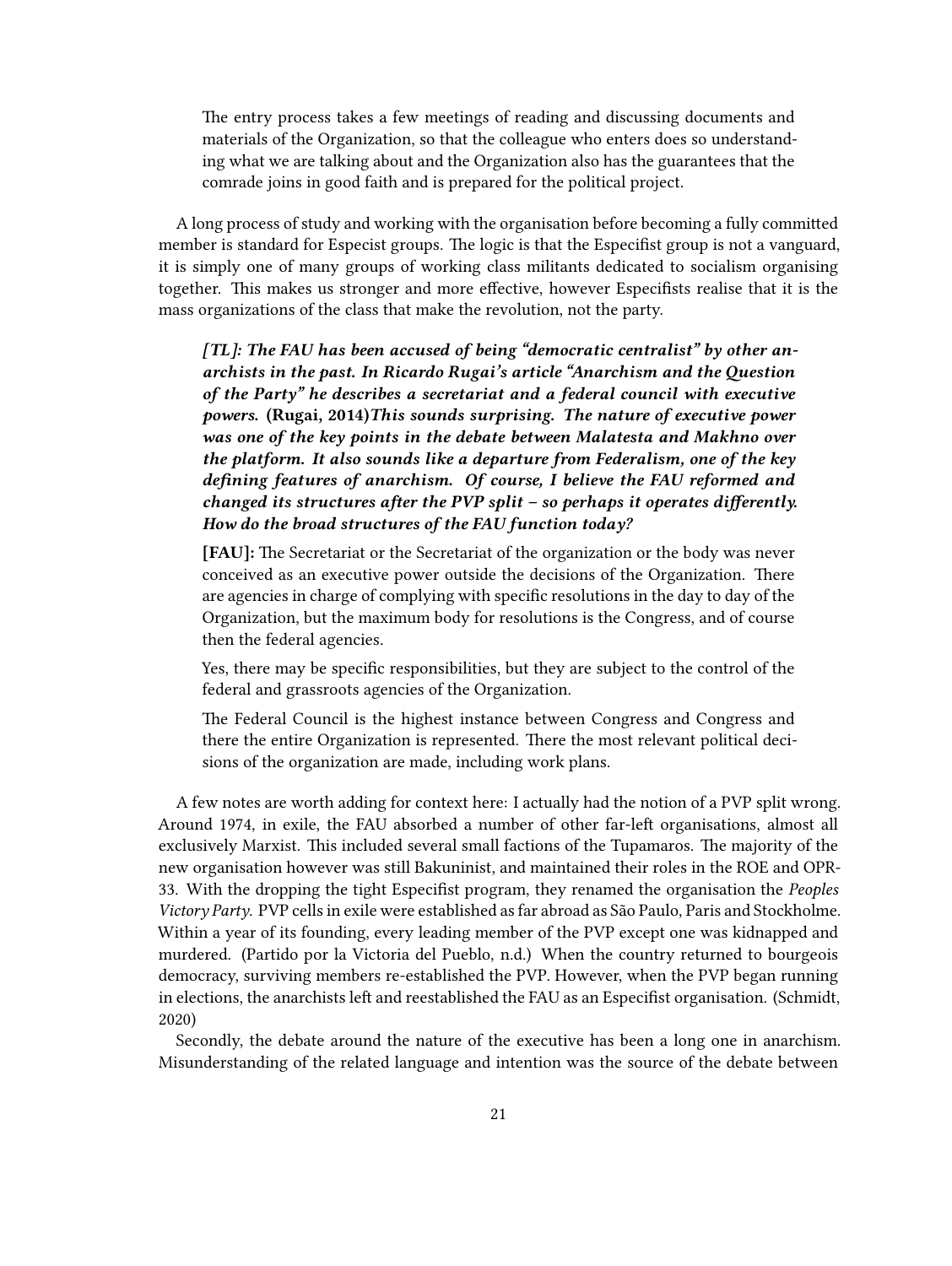Malatesta and Makhno following the publishing of The Platform. Especifist and Platformist organisations will appoint a small body of members to undertake certain mandated and strictly limited roles. These are quite different to the central committee established in Marxist Leninist parties, as they retain no executive power. Power resides in organisational congresses, and in exceptional situations with small committees delegated to fulfil a particular task.

*[TL]: In Australia the percentage of union membership has dramatically declined over the last few decades. Some Anarchist-Communists here place a specific emphasis on social insertion into the unions in the hope of rebuilding them, while other tendencies of anarchists focus almost exclusively on social movements. What does the union movement in Uruguay look like today? How does the PIT-CNT differ to the pre-dictatorship CNT? What is the FAUs relationship to it?*

**[FAU]:** FAU maintains its union insertion and here all the unions are in the PIT-CNT. There are differences between PIT-CNT and CNT, different generations, different perspectives, even some renewing of older ultra reformist currents from the '80s and '90s, even more reformist than the most classic Stalinism of the currents of the Communist Party. But inside the body both class-struggle and combative sectors, and on the other hand, reformists or other sectors that have no interest in developing the capacity of organized workers.

Within the unions in which we are inserted, we try to form militant groups of tendency, which bring together the most class conscious and combative militants of the sector. There we try to develop a political line towards that guild, a political line that does not call itself anarchist, but tries to operate on the basis of solidarity, direct action, direct and grassroots democracy, etc., that is, with the principles that anarchist militancy promotes and to make a style and a method of these characteristics, but does not place a [singular political] label on the struggle of the oppressed.

## *[TL]: Does the FAU retain strong influence in any unions? What strategies does the FAU employ to strengthen the union movement today? Are there any particular sectors of industry that have maintained militant unionism?*

**[FAU]:** Yes, there is an impact on the trade union movement. In general, labor unions have had a "renaissance" after the crisis of 2002, when the country was literally bankrupt. The industrial dismantling of the '90s was very hard and hit the unions hard as well. But today several industrial unions have a strong presence and prominence. We must bear in mind that the economic structure [creates] dependence in Uruguay, therefore, the industrial apparatus is not very extensive. It was greater until the '70s. The dismantling was completed in the '90s with the implementation of neoliberal policies, through the dictatorship and the subsequent governments.

#### *[TL]: In the past, FAU militants took on leadership roles in the CNT. Does the organisation still allow militants to be elected to official roles by the workers or does the organisation focus on rank and file activism?*

**[FAU]:** This depends on the moment and our strength. It is desirable to have a powerful militant body to face general responsibilities in the trade union movement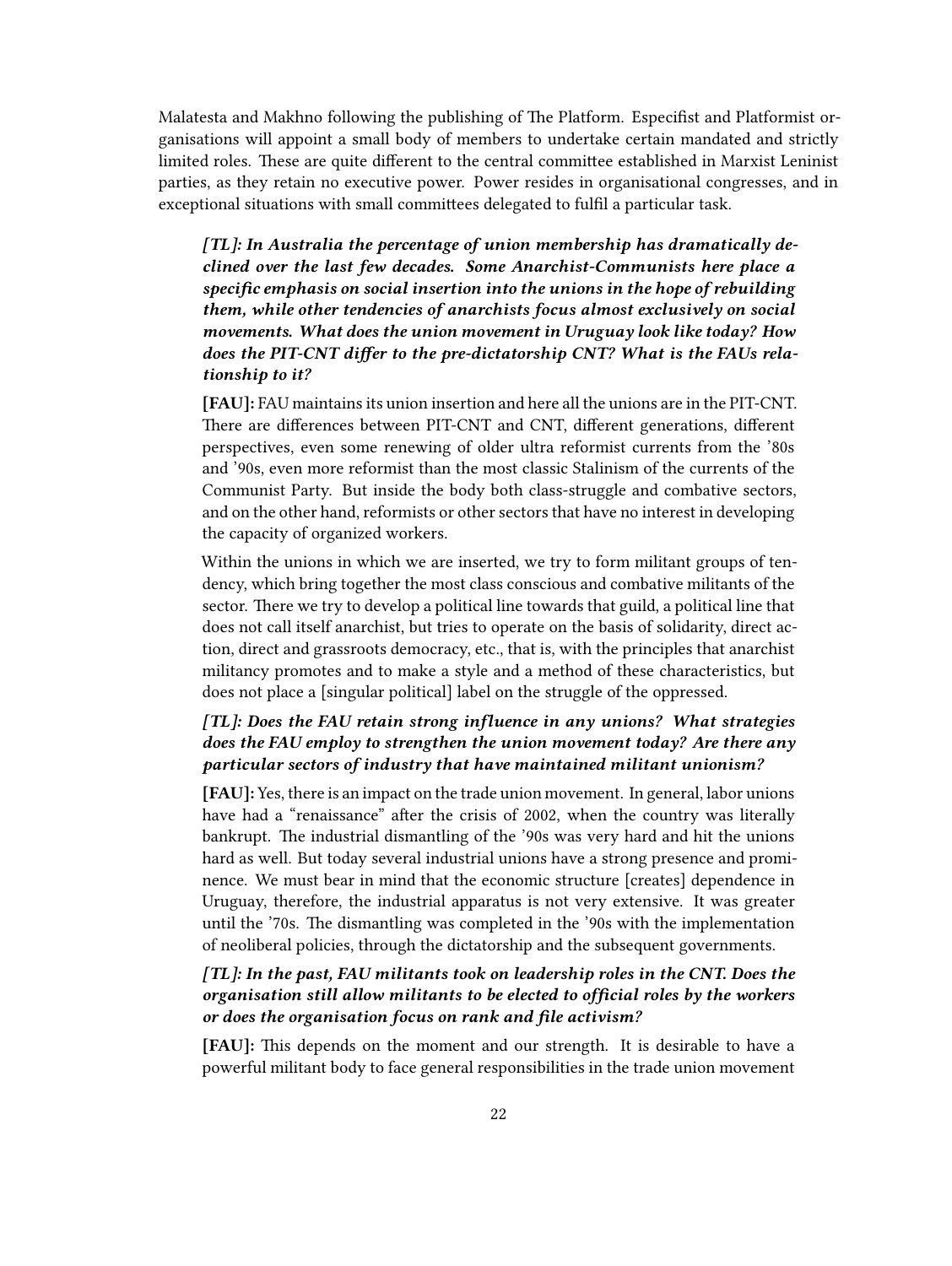and towards that work we tend. The question is not to have a union leader who "lines" or makes beautiful speeches, but that this line and those speeches are an expression of a concrete construction and development of organizational forces of their own, of a tendency of their own in the labor movement.<sup>11</sup> In the '60s this was viable, but all this was built during decades of anarchism's incidence in the trade union movement.

As we have already seen, the FAU had significant influence on sectors of Uruguay's trade union movement. Leon Duarte, a militant from an anarcho-syndicalist background and leader of the militant FUNSA, was a particularly prominent figure. When the military took power, they offered to negotiate with Tendencia unions, namely the FUNSA. This was a clear attempt to win over a militant sector of the class. A meeting was held that was broadcast live on radio between the Generals and the FUNSA leadership. However the anarchists accepted on a false premise, during the meeting Miguel Gromaz shouted "what you want is a central [union body] of scabs! But you will not get us, we belong to the CNT!" the broadcast and the meeting were cut off. Miraculously, the military did not execute the leaders then and there. A few months later they offered Duarte the position of Minister of Labour, which he turned down. Within a few years he was caught and executed in Argentina.

## *[TL]: In the 1969 Cartas de FAU it is advised that when working in unions militants must "avoid isolation… this requires a stable and functional, broad and non-sectarian co-ordination of all those willing to fight." What organisations do the FAU work alongside today? For example, are there particular Trotskyists groups or anarcho-syndicalist organisations that you work closely with?*

**[FAU]:** We work in the same way, with those criteria. Here anarcho-syndicalism lost its footing (ceased to exist) practically in the 1950s, when it was already extremely weakened. That is, today it does not exist as a current.

There are several Trotskyist parties, the most relevant is the Workers' Party (PT), along the lines of the Argentine Workers' Party (altamira), with a very sectarian line, very reformist (focused on the electoral performance of its party, which is insignificant), and linked to quite bureaucratic sectors of the trade union movement, and its practice also has this bureaucratic component. It is very difficult to be able to coordinate with this sector. In addition, they have had a historical practice of singling out everyone as reformists and other epithets when they themselves develop those practices.

#### *[TL]: Where does the FAU place its main emphasis on social insertion today? What are the largest social movements in Uruguay now?*

**[FAU]:**The trade union movement is still the most important. Also at the neighborhood level, of work in the neighborhoods, with different tasks: popular pots, cultural tasks, talks, work with children, women and neighborhood organizations in general, etc.

 $11$  I believe what the FAU mean by this is that a leader creates a political 'line' and gives it to the workers. Rather than a leader who represents the bottom-up construction of a political position or line of struggle.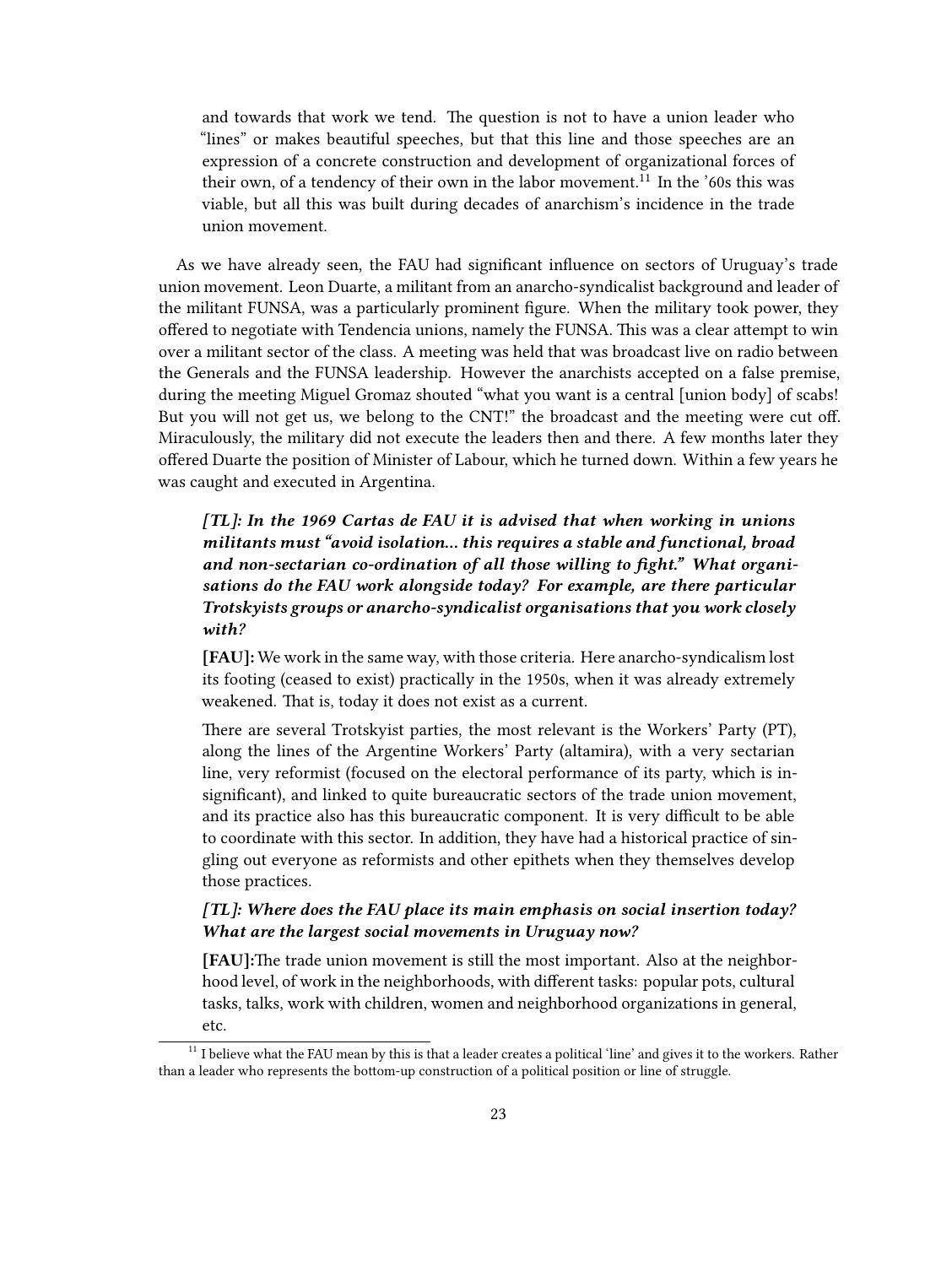**[TL]: Historically the FAU has been well known for its anti-imperialist politics. In the past the USA directly intervened in South America, and many popular movements were united against the US. How does the FAU understand the modern dynamics of imperialism? What does today's anti-imperialism look like?**

**[FAU]:** The United States remains the relevant imperialist power towards Latin America. Of course, today it is no longer the only capitalist power with imperialist pretensions and that generates changes in the situation and international alignment. We see it today in Afghanistan, clearly. But Latin America remains "the backyard" of the United States according to its conception, its area of influence, "natural" and closer. Here the US has operated in these last 20 years very aggressively. We can mention his participation in the coup d'état of Venezuela in 2002, the constant coup attempts in that same country or destabilization and economic bloc; the coup d'état in Honduras in 2009, in Paraguay in 2012 and Brazil in 2016 (parliamentary and judicial coups), the coup d'état in Bolivia in 2019.

All of them without counting the criminal blockade of Cuba that has been going on for 50 years. The U.S. finances different armies such as the Colombian, which has been massacring the people of that country for decades, and also finances different collateral institutions that amplify and develop the U.S. policy for the area. China, Russia and the European Union do not have the capacity to impose this type of policies in Latin America, but to develop important investments.

**[TL]:The anarchist movement has historically placed huge emphasis on education. At one point, Luce Fabbri, who wrote a study on workers autodidactism, was a member of the FAU. I believe FAU also still runs ateneos. Given most countries have a more integrated state-run education system, do these still play a vital role in the Uruguayan anarchist movement and the workers movement in general?**

**[FAU]:** In Uruguay, the education system is currently widespread. Activities Educational today are not so central in that sense, but cultural ones in general. The Athenaeums continue to function, developing various neighborhood tasks. We can say that in terms of the "educational" there is no specific task, except school support or in times of strikes, teachers develop counter-courses to accompany students and in turn be able to keep them informed of the progress of the conflict.

Luce Fabbri left the FAU in 1963 with a group of colleagues due to debates of the moment. She held a pacifist position and opposed direct action at all levels as it had been proposed that gave rise to OPR-33. Her group will have almost no impact on social events and struggles from that date.

#### **[TL]: What is the situation in Uruguay with the COVID-19 crisis? How has the FAU responded? Do anarchists focus on demands around safety at work, social provisions etc or are they focused on mutual aid efforts?**

**[FAU]**: COVID 19 has had a very strong surge from the end of 2020 to June 2021. The vaccination campaign has made it possible to reduce the number of deaths and seriously ill people, the same as contagions. Here everything came a little later. That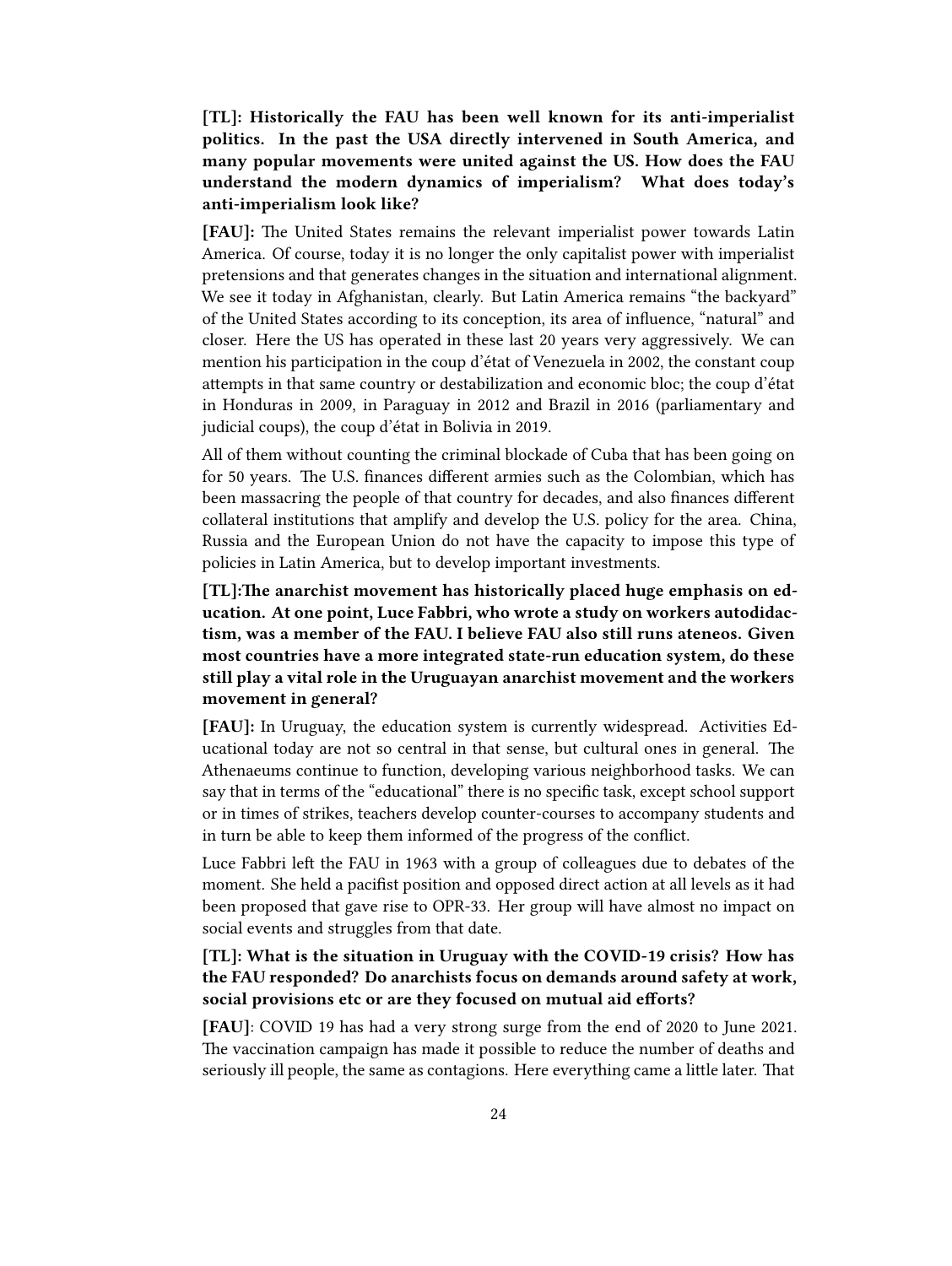was our first wave, while Europe and Australia were already going through the third wave. Here it has cost the life of a little more than 6000 people today. While there was no mandatory confinement, the government called for "staying at home" and reducing mobility. This occurred in different ways according to different moments. In 2020, at the beginning of the pandemic, the movement of people was greatly reduced; not so in 2021 when the peak was higher in terms of infections and deaths.

Mobilizations were not suspended, although there were few [participants] for fear of the contagion. Likewise, FAU called for the realization of its act prior to May Day and from our social spaces we call to commemorate May 20, the day of the missing detainees.<sup>12</sup> On the other hand, unions and different guilds mobilized throughout this period. All these activities were carried out under sanitary measures, of course.

Our main action was in the development of Popular Pots in the neighborhoods and unions. Providing a plate of food to the sectors that were left without jobs or without the possibility to continue performing their tasks. Informal work in Uruguay is very vast. A total of 400,000 people perform tasks informally (without legal protection) or are monotributistas.<sup>13</sup> These are the sectors that were directly affected by the crisis when many economic activities were paralyzed. In various private areas, claiming unemployment insurance was massive, as was the loss of employment by many workers. It is estimated that there are currently 100,000 more poor people.

This whole situation is not only because of the pandemic, but also because of the recessive adjustments imposed by the government. We are facing the application of a fierce neoliberal policy in these moments, with a tendency towards deepening.

The demand for sanitary measures in the workplace also occupied part of the trade union activity, but usually such measures were taken by agreement with companies and the state, implemented something [together] in that regard, although it was not always adequate.

Returning to the experiences of the Popular Pots, we developed two things: one in the neighborhoods of the West of Montevideo (Cerro and La Teja). There the pot of the Ateneo del Cerro lasted a few months, then moved to a snack system for neighborhood children. In the case of La Teja the pot continues with a very good level of activity, in a sustainable manner.

Our coordination inside the unions has also managed to sustain something very concrete; a continued supply of several pots to various neighbourhoods.

*[TL]: In Australia there has been a rapid growth of groups influenced by Platformism, especifismo etc. There is something of a debate about how we identify our particular tendency. At the moment, we use the title "Anarchist-Communist." Most of us think that the idea of formally organised anarchist groupings goes back to Bakunin and Malatesta – in fact, we think that alongside Anarcho-Syndicalism, these ideas are the original forms of anarchism. What do you think? Does the FAU publicly identify as especifist,*

 $^{\rm 12}$  A memorial for comrades and civilians killed during the dictatorship

<sup>&</sup>lt;sup>13</sup> I believe this means self-employed.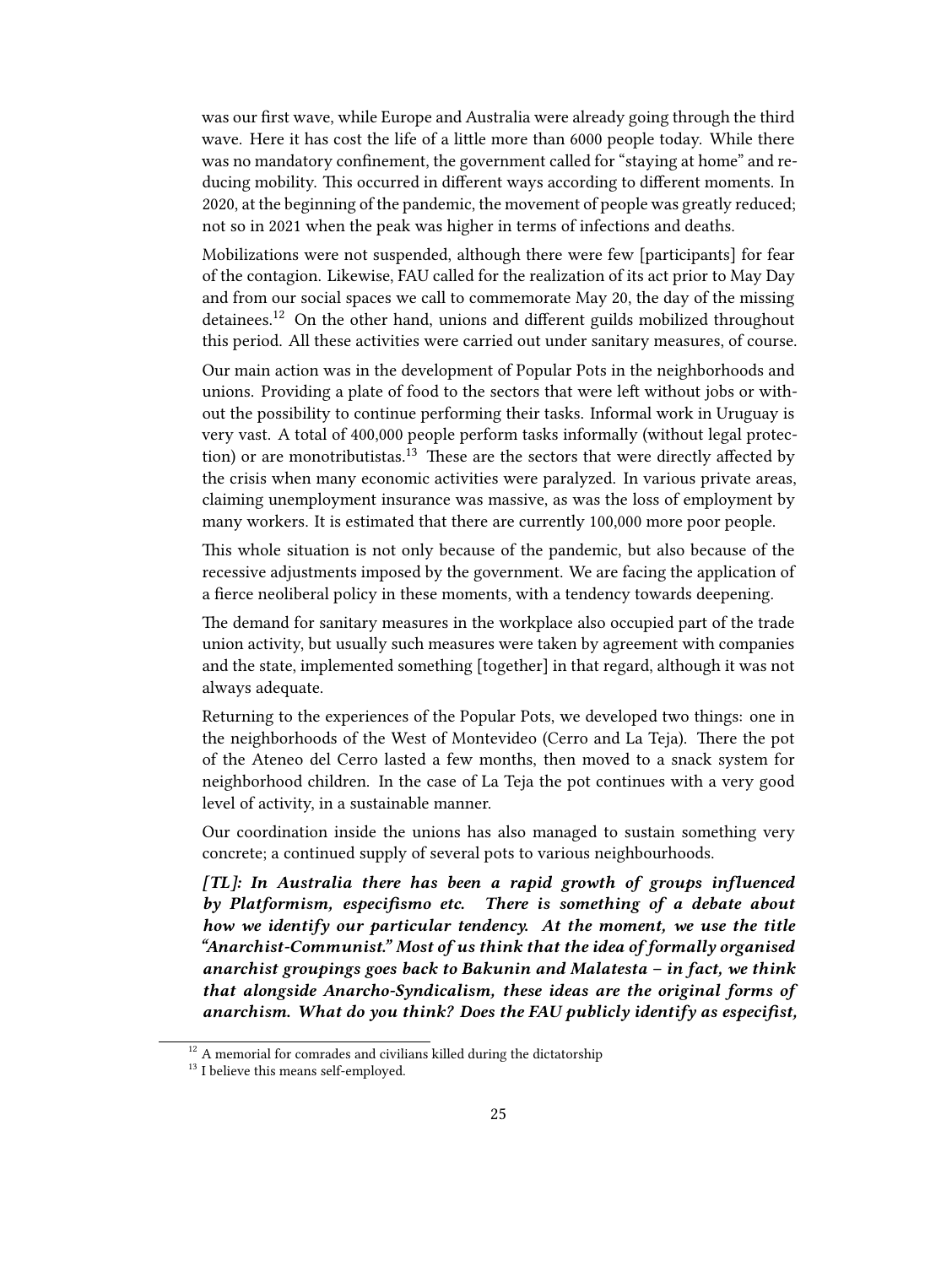#### *Anarchist-Communist or anarchist? Do you think individualist ideas have a place in anarchist history?*

**[FAU]:** FAU claims to be Especifist. We are in fact the creators of the term. This recognizes the need for anarchist political organization as a specific space of anarchist militancy. Logically, this tradition goes back to Bakunin and Malatesta. FAU puts this proposal into operation and places it in tune with the Latin American reality.

For us, there is no difference with the Platformist current. The text by Dielo Truda had not arrived before the FAU was formed, nor during the process of its formation. However, the text of the Bulgarian Federation did arrive, derived in some way from that experience.<sup>14</sup> There is a lot of confusion with the text of the Platform from its circulation on the Internet of some analyses that are not consistent with reality. We do not find major differences between the Platform and Especifismo, they are two experiences that occurred in different places and at different times, but in which the comrades had the same concern: to politically organize the anarchist militancy to achieve progress in the struggle for Socialism and Freedom.

FAU maintains contacts with platformist and anarcho-communist organizations without any problems and works together. There are many things that unite us and are [held in] common. Of course, each organization and group of people has its own particular history and experiences and this is totally understandable and respectable. Nor do we sell a "recipe" about how the political organization should work or how it should be, if we can transfer a concrete experience.

We do believe that all organizations must advance in the theoretical development and analysis tools to interpret reality, a task that FAU has carried out since its inception and it is desirable that all anarchist organizations share and develop together.

In general we have no affinity with individualism. We try to take decisions collectively and to develop as militants collectively. We understand the Organization as a school of life. It is far from us to claim individual positions or individualistic proposals that do not build anything in the collective or promote the social struggle.

# <span id="page-25-0"></span>**Recommended Readings**

#### **Introductions to Especifsmo:**

- Collective Action Specifism Explained
- Adam Weaver Especifismo
- Eugene Stroud How do you say Especifismo in English?

<sup>&</sup>lt;sup>14</sup> The Federation of Anarchist Communists of Bulgaria (FAKB) was the first organisation to formally adopt the model of the Platform. Formed in 1925, the FAKB played a substantial role in both the resistance to the right-wing dictatorship in the early 20s and the fight against fascism during the Second World War. In 1945, they adopted a modified version of the Platform as their own program. After WWII, the Communists broke the United Front and rapidly persecuted anarchists, sending many of them to labour camps. FAKB exiles ended up in Uruguay. Some also moved to Australia.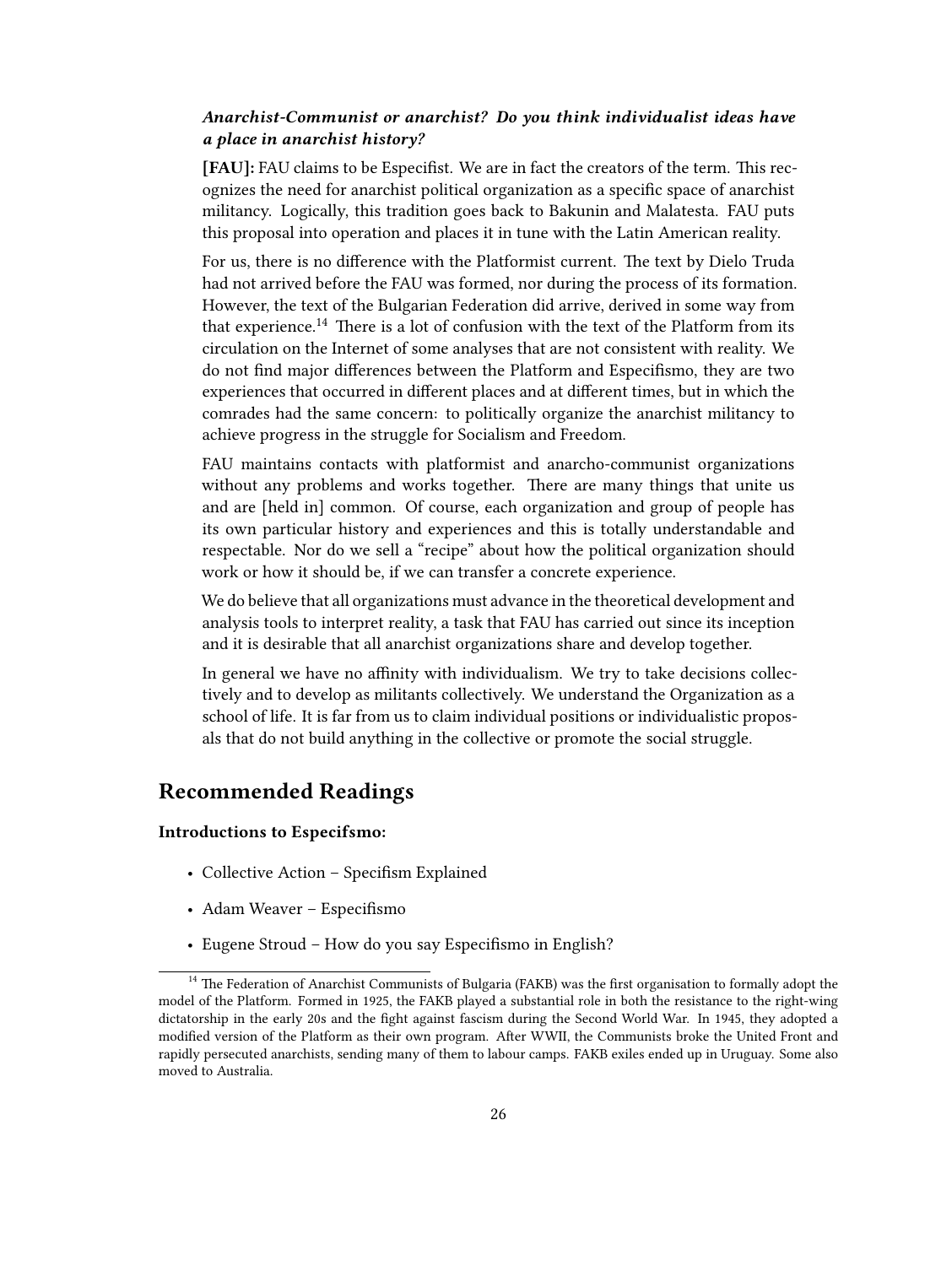#### **Central Texts:**

- FARJ Social Anarchism and Organisation
- Federazione dei Comunisti Anarchici Anarchist Communism
- FAU Huerta Grande

#### **Strategy:**

- Coordenação Anarquista Brasileira For a Theory of Strategy
- José Antonio Gutiérrez D About the problems posed by the concrete class struggle and popular organisation
- Pabo Barbanegra Towards Mass Movements
- FAU COPEI
- FdCA Anarchist Communist and the Mass Organisation
- FdCA On the Transitional Period

#### **Internal Debates:**

- Charlotte Murphy Reading FARjs Social Anarchism and Organsation
- Felipe Corrêa Especifismo and Synthesism

## <span id="page-26-0"></span>**References**

- Andavolu, K. (2014). *Meet Uruguays Charismatic 'Robin Hood' President*. https://www.vice.com/ en/article/kz5xyy/meet-uruguays-charismatic-robin-hood-president
- Bayer, O. (2015). *The Anarchist Expropriators Buenaventura Durruti and Argentina's Working-Class Robin Hoods*. AK Press.
- Bertram, R. (2020, 1 27). *Uruguay, Latin America's Renewable Champion*. Energy Transition. https://energytransition.org/2020/01/uruguay-latin-americas-renewable-champion/
- Cappelletti, Á. J. (2017). *Anarchism in Latin America*. AK Press.
- Cuesta, F. O. (2020). *Direct Action in Montevideo: Uruguayan Anarchism, 1927–1937.* AK Press.
- Fairbanks, E. (2015, 2 6). *Jose Mujica Was Every Liberal's Dream President. He Was Too Good to Be True.* The New Republic. https://newrepublic.com/article/120912/uruguays-jose-mujica-wasliberals-dream-too-good-be-true
- Federação Anarquista do Rio de Janeiro. (2008). *Social Anarchism and Organisation*. Libcom. https://libcom.org/library/social-anarchism-organisation
- Federación Anarquista Uruguaya. (1972). *Huerta Grande*. Anarchist Library. https://theanarchistlibrary.org/library/federacion-anarquista-uruguaya-huerta-grande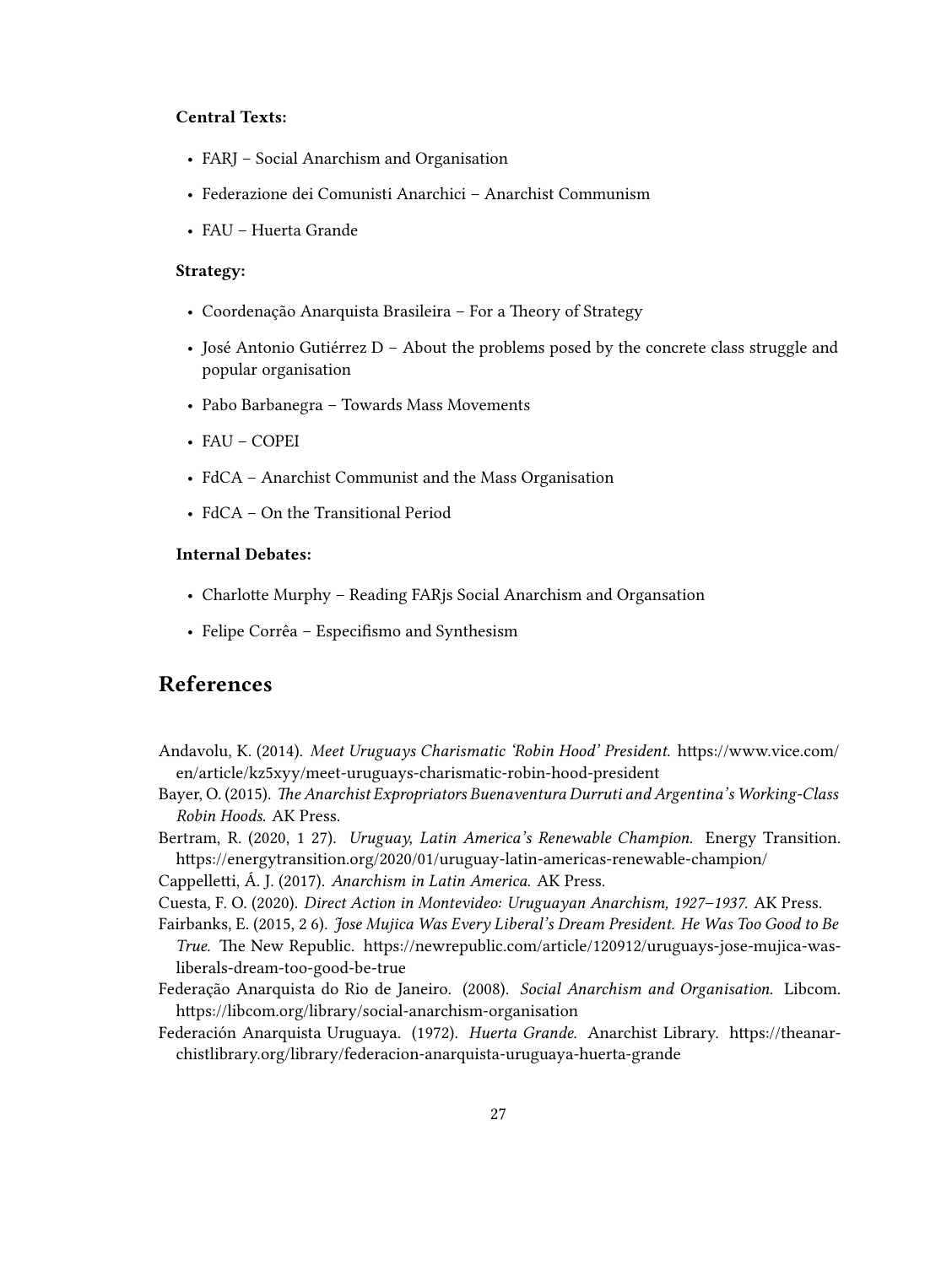- Galazara, W., & Tavarez, M. (2019). *Trabajo de Estructuras*. Federación Anarquista Uruguaya. http://federacionanarquistauruguaya.uy/documento-wellington-galarza-y-malvina-tavarezfau-fag-trabajo-de-estructuras/
- Kokinis, T. A. (2020). *The Women of Casa Emma: Social Subversion and the Lives of Armed Anarchist Militants in Uruguay, 1967–1974* (108th ed., Vol. LIII). Histoire Social/Social History.
- Kokinis, T. A. (Forthcoming). An Anarchy for the South: Third Worldism, Popular Power and the Uruguayan Anarchist Federation. *Transatlantic Uruguay*.
- Lawson, T. (2020). *Abraham Guillén, Between Bakunin and Marx: Anarchism, Socialism and the Economics of Self-Management*. Libcom. https://libcom.org/library/abraham-guill-n-betweenbakunin-marx-anarchism-socialism-economics-self-management
- Lawson, T. (2020). *Abraham Guillén, Between Bakunin and Marx: Anarchism, Socialism and the Economics of Self-Management*. Libcom. https://libcom.org/library/abraham-guill-n-betweenbakunin-marx-anarchism-socialism-economics-self-management
- Lawson, T. (2021). *Anarchy and its Allies: The United Front and Groupings of Tendency*. Libcom. https://libcom.org/library/anarchy-its-allies-united-front-groupings-tendency
- Mechoso, J. C., & Corrêa, F. (2020). *The Strategy of Especifismo*. Zabalaza Books. https://zabalazabooks.net/2020/03/05/the-strategy-of-especifismo/
- Partido por la Victoria del Pueblo. (n.d.). *About Us*. PVP. PVP.org.uy/quienes-somos/
- Rugai, R. R. (2014). *Anarchism and the question of the party: a reflection from the historical references of the Uruguayan Anarchist Federation*. Biblioteca Anarquista. https://bibliotecaanarquista.org/library/ricardo-ramos-rugai-o-anarquismo-e-a-questao-do-partido-umareflexao-a-partir-dos-referenciais
- Schmidt, M. (2020). *Southern Citadel: A Case Study of Mass-Line Anarchism After the Spanish Revolution*. Privately published. https://www.academia.edu/42237932/Southern\_Citadel\_A\_Case\_Study\_of\_Mass\_line\_Anarchism\_After\_the\_Spanish\_Revolution
- Sharkey, P. (2009). *The Federación Anarquista Uruguaya (FAU): Crisis, Armed Struggle and Dictatorship, 1967–1985*. Kate Sharpley Library.
- Zuzenko, O. (2021, 11 29). *65 Years of Revolution the Anarchist Federation of Uruguay*. Libcom. https://libcom.org/history/65-years-revolution-anarchist-federation-uruguay